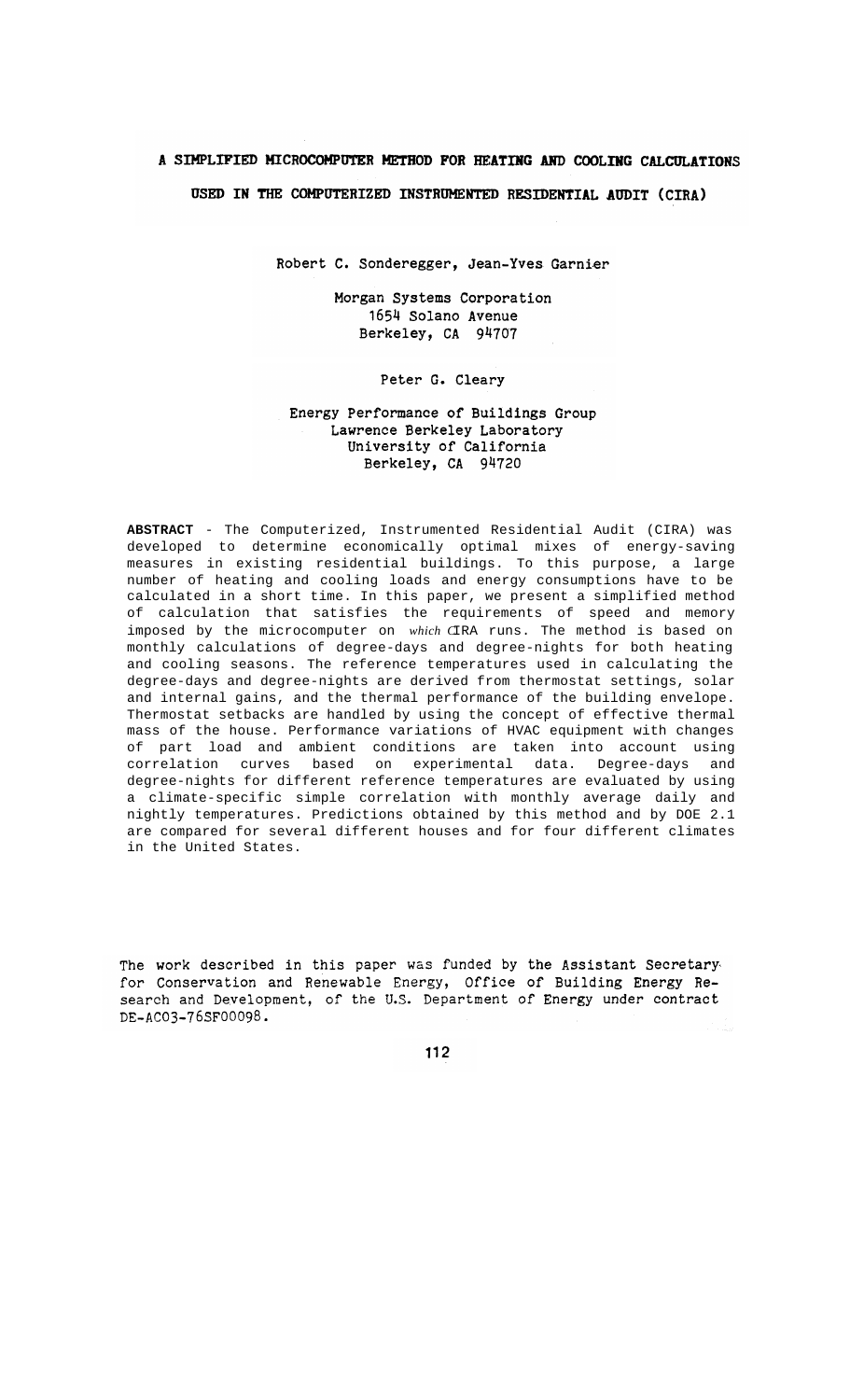### **INTRODUCTION**

This paper describes the heating and cooling methods developed for CIRA, the Computerized Instrumented Residential Audit. The algorithms were designed to be as accurate and flexible as possible within the limitations of manory size and speed imposed by the microcomputer. To reduce computing time some of the calculations, such as those for air infiltration, total solar radiation distribution and degree-day coefficients, are done in advance for "standard conditions." The precalculated values are corrected to reflect the building and site characteristics under consideration.

Highlights of the heating and cooling algorithms are:

the calculation of effective conductances for below-ground walls and floors, in addition to a conventional "UA" approach for all other envelope components;

the concept of an effective leakage area and a leakage distribution of the house that, together with terrain information, is used to correct air infiltration values pre-calculated for standard condition;

the use of solar apertures and information on overhangs, to compute monthly average solar qains; solar apertures are calculated on the basis of window, wall and roof types and dimensions;

the concept of effective outdoor night and day temperatures that are functions of outdoor temperature, solar and other internal gains, sky radiation losses:

variable-base heating and cooling degree-days calculated from effective monthly temperatures using an empirical correlation formula. The loads calculated using the degree-days are further modified to account for thermostat setbacks, if any, using the concept of effective thermal mass of the house;

the calculation of output capacities and seasonal efficiencies of heating and cooling equipment, as functions of indoor and outdoor temperature and of part-load.

Previous papers  $[1,2]$  described aspects of an earlier version of this The method described here is a continuation of that work. program. Algorithms for treating overhangs, radiation loss to the sky and HVAC equipment efficiencies have been added. Moreover, the concept of dynamic degree-days has been improved to one of variable-base degree-days correlated to outdoor temperature.

what follows is a step by step review of the calculation algorithms used in CIRA. The basic calculation time step is one calendar month. Unless otherwise stated, all variables are monthly averages. Several variables are divided between day and night, defined, respectively, as the periods separated by 8 a.m. and 8 p.m.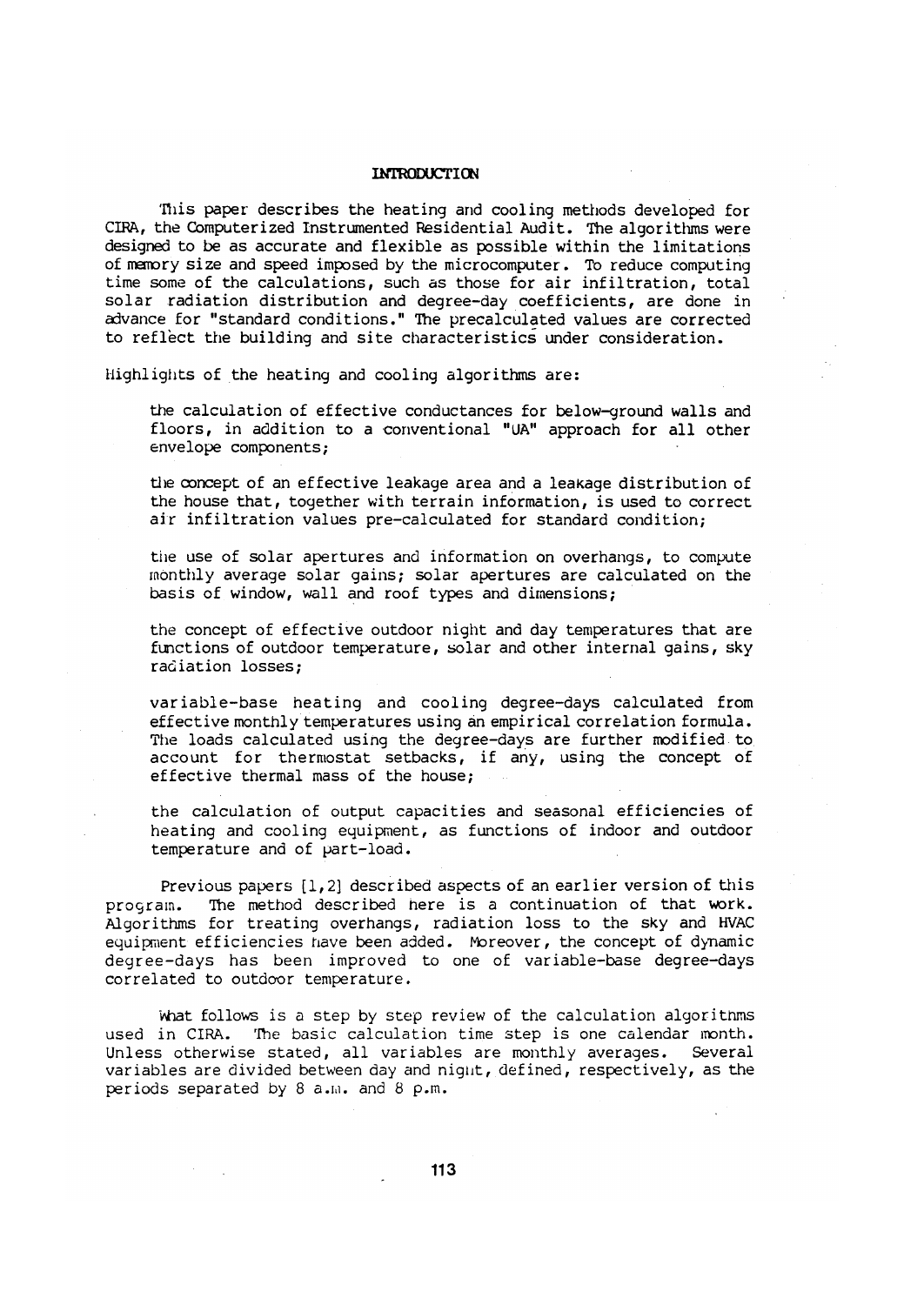A heat conduction coefficient, K, is computed as a sum of the conduction through all individual envelope components, such as walls, windows, doors, etc. For all components except subfloors, the standard assumption of one-dimensional heat flow is made.

$$
K = \sum_{a11 \ i} U_i A_i
$$

is the overall heat conduction coefficient  $[w^O C]$ where:  $K$ 

> is the U-value of the i-th component  $[w/m^2-{}^0C]$ U. A<sub>i</sub> is the area of the i-th component  $[m^2]$

### Subfloor Conduction

The assumption of one-dimensional heat flow, almost universal in calculating non-steady heat flow within buildings, is not acceptable for heat flow through the ground (especially for detached domestic buildings) because the edge effects are too important to ignore. To calculate  $U_{eff}$ the effective subfloor U-value, we use separate algorithms for basements, crawlspaces and slab-on-grade floors.

For below-grade walls, the U-value is determined as follows. At a depth h below ground level there are two contributions to the R-value: the R-value,  $R_{\omega}$ , of the wall itself, and the R-value of the soil along the line of the heat flow. One finds (see for example [3] ) that the lines of heat flow can be approximated by circular arcs with center at the point where the ground meets the wall. So the length of the line of heat flow is the length of this circular arc i.e. @p/2 h, and the R-value and U-value at a depth h is given by

$$
R(h) = R_w + \frac{\pi h}{2K_g}
$$
  $U(h) = \left\{ R_w + \frac{\pi h}{2K_g} \right\}^{-1}$ 

R is the R-value of the wall  $\lceil m^2-{}^{\circ}C/W \rceil$ where:

 $K_d$  is the soil thermal conductivity  $[W/m^{-0}C]$ 

To get the average U-value for the entire below-grade wall,  $U_{wb}$ , the U-value must be integrated over the depth below ground level, h, then divided by the total height, H.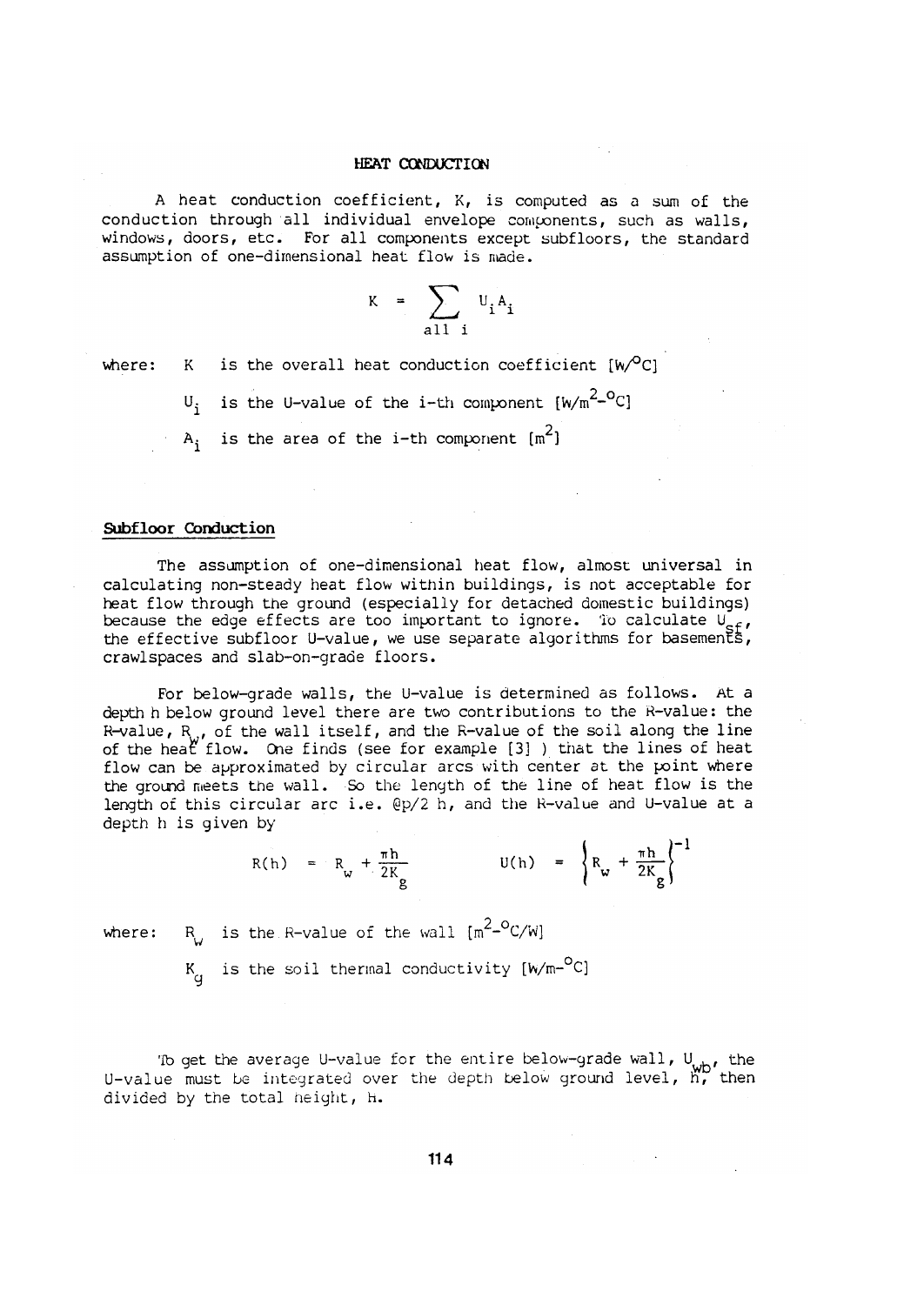$$
U_{\mathbf{w}b} = \frac{1}{H} \int_{0}^{H} \frac{dh}{R_{\mathbf{w}} + \frac{\pi h}{2K_{g}}} = \frac{2K_{g}}{\pi H} \ln \left\{ 1 + \frac{\pi H}{2K_{g}R_{\mathbf{w}}}\right\}
$$

is the total depth below grade [m] where:  $H$ 

This has been shown to give adequate agreement with the results of detailed three-dimensional, transient computer modeling [4].

#### Basements and Crawl Spaces

For basements and crawl spaces  $U_{eff}$ , the equivalent subfloor U-value, is calculated by combining the U-values of the components:

$$
U_{sf} = \left(\frac{1}{U_f} + \frac{A_f}{A_{wa}U_{wa} + A_{wb}U_{wb} + A_fU_g}\right)^{-1}
$$

where:

are the U-value and area of the floor  $[w/C-m^2, m^2]$  $U_f$   $A_f$ are the U-value and area of the part of the subfloor  $U_{wa}$   $A_{wa}$ wall that is above grade  $[w/C-m^2, m^2]$ 

are the U-value and area of the part of the subfloor  $W_{\text{wb}}$   $A_{\text{wb}}$ wall that is below grade  $[w/C-m^2, m^2]$ 

$$
\mathsf{U}_{\mathsf{g}}
$$

is the U-value of the subfloor or ground  $[w^{\circ}C-m^2]$ 

To calculate  $U_{wb}$ , equation (3) is used for basements, while for crawl<br>spaces we use  $U_{wb}^{\text{ub}} = 1.33 \text{ W/m}^2$ - C (calculated from reference [5] assuming<br>the depth of the foundation below ground to be 0.9m). To calcula the basement subfloor we use reference [6]:

$$
V_g = (2.11 + R_{\text{slab}})^{-1}
$$

For crawl spaces we use:

$$
U_g = (4.23 + R_{\text{slab}})^{-1}
$$

 $R_{\text{slab}}$  is 0.176 (air film) plus the R-value of the slab or any other insulation on top of the ground.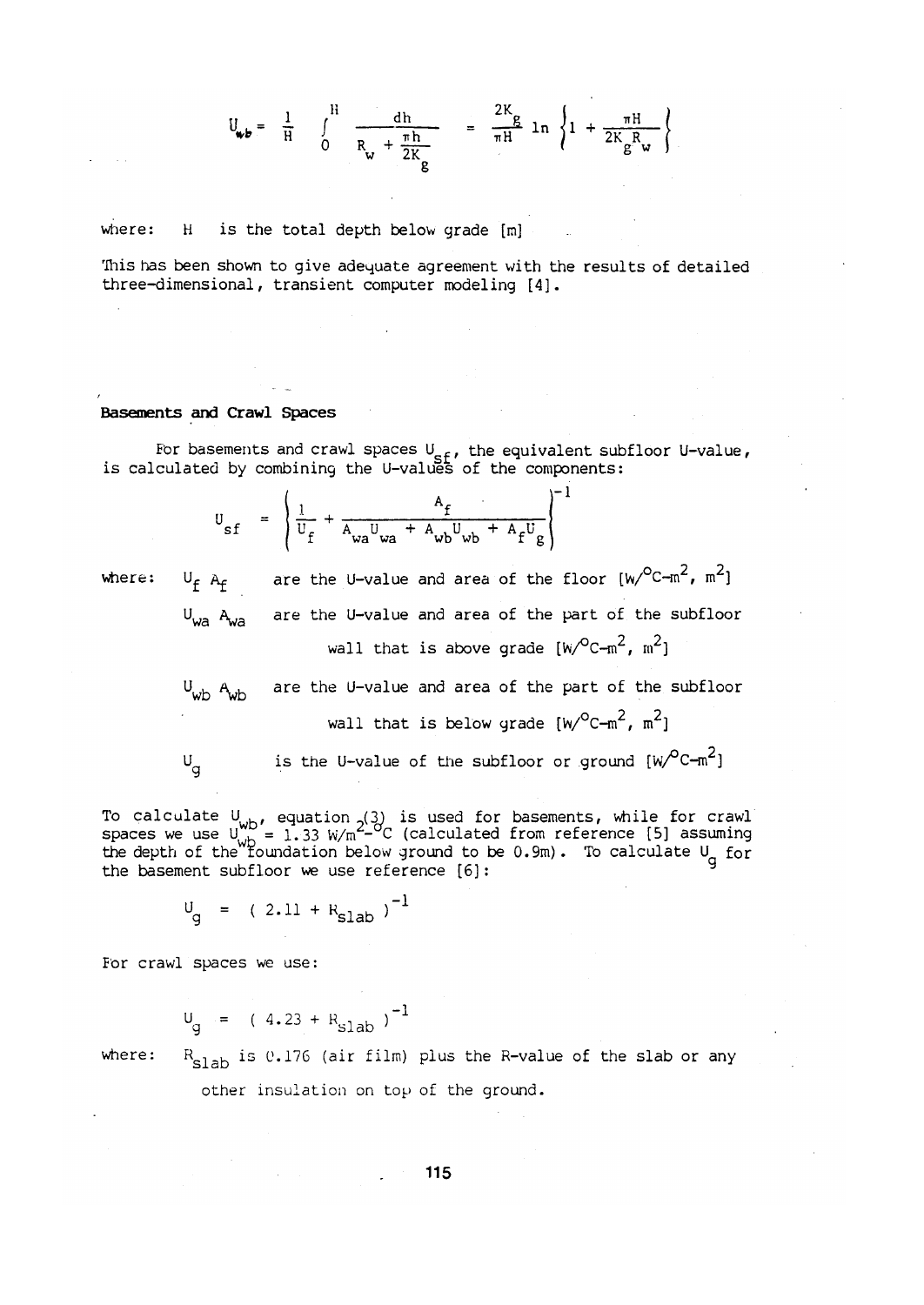### Slab-on-grade

The U-values for slab-on-grade floors are determined using an algorithm developed by Muncey and Spencer [7] and adapted to microcomputer use by Kusuda [8]:

$$
R_{s} = \frac{pF_{c}}{K_{g}} \left\{ 0.1208 + 0.0195 \ln \left( \frac{K_{g}}{pC_{f}} \right) + 0.0011 \left[ \ln \left( \frac{K_{g}}{pC_{f}} \right) \right]^{2} + 0.2347 \frac{t}{p} - 20.336 \left( \frac{t}{p} \right)^{2} - 0.1421 \frac{t}{p} \ln \left( \frac{K_{g}}{pC_{f}} \right) \right\}
$$

where:

- $R_S$  is the modified soil thermal resistance  $\left[\ln^{2-O}C/W\right]$
- is the average wall thickness [m]  $t -$
- $K_{\text{q}}$  is the soil thermal conductivity [W/m-<sup>O</sup>C]
- $\mathbf{P}$ is the slab perimeter length [m]
- $C_f$  is the slab thermal conductance between the room air and the slab soil interface, i.e. ( $R_{\text{slab}}$ )<sup>-1</sup>, [W/m<sup>2\_o</sup>C]

 $F_{c}$  is the non-dimensional shape correction factor:

 $F_c = 0.0904 + 1.1115 x - 0.2038 x^2$ 

and:

 $\mathbf{x}$ 

$$
\frac{\text{floor area}}{\left(\frac{\rho}{4}\right)^2}
$$

R<sub>c</sub> is combined with the slab thermal conductance to get the overall subfloor U-value for slab-on-grade,  $U_{cf}$ :

$$
U_{\rm sf} = (R_{\rm s} + R_{\rm slab})^{-1}
$$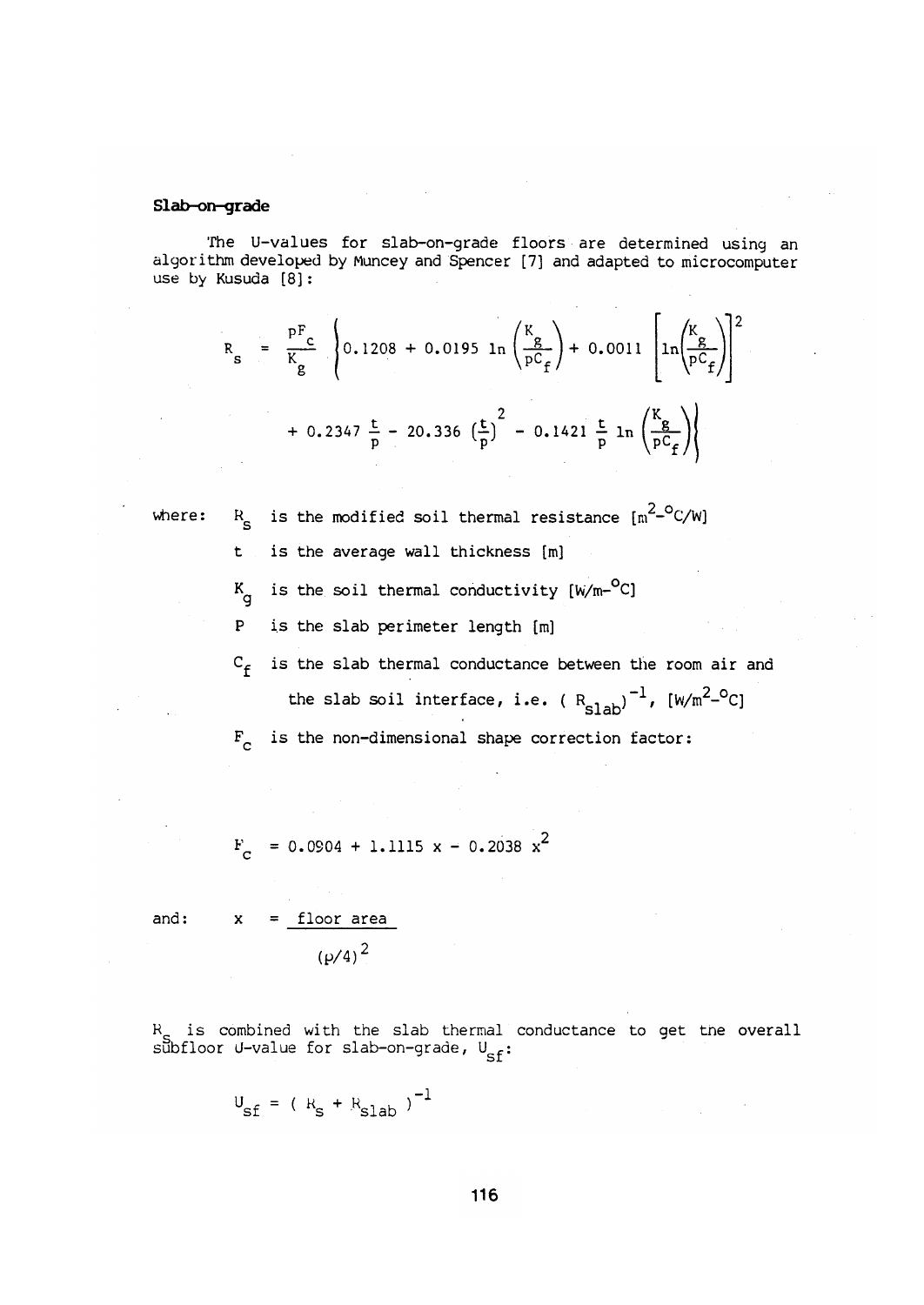# Roof/Ceiling Conduction

The U-value of the roof/ceiling when there is a pitched roof and an attic space is given by:

$$
U_{rc} = \left\{ \frac{1}{U_c} + \left( U_r \sqrt{1 + (\alpha/100)^2} + \rho c V_r \right)^{-1} \right\}^{-1}
$$

where:

is the U-value of the roof plus ceiling  $[w)^{O}C-m^{2}$  $U_{\rm rc}$ is the U-value of the ceiling  $[W/{}^{0}C-m^{2}]$  $U_{\rm cr}$ is the U-value of the roof  $[w^{\circ}C-m^2]$  $U_r$ is the volumetric specific heat capacity of  $\overline{c}$ the air  $[wh/{}^0C-m^2]$ is the roof ventilation rate per unit area  $\left[\mathfrak{m}^3/\mathfrak{h}\text{-m}^2\right]$  $V_r$ 

is the pitch of the roof [8]  $\propto$ 

For cathedral ceilings this becomes:

$$
U_{rc} = \left\{ \frac{1}{U_c} \cdot \frac{1}{\sqrt{1 + (\alpha/100)^2}} + \left( U_r \sqrt{1 + (\alpha/100)^2} + \rho c V_r \right)^{-1} \right\}^{-1}.
$$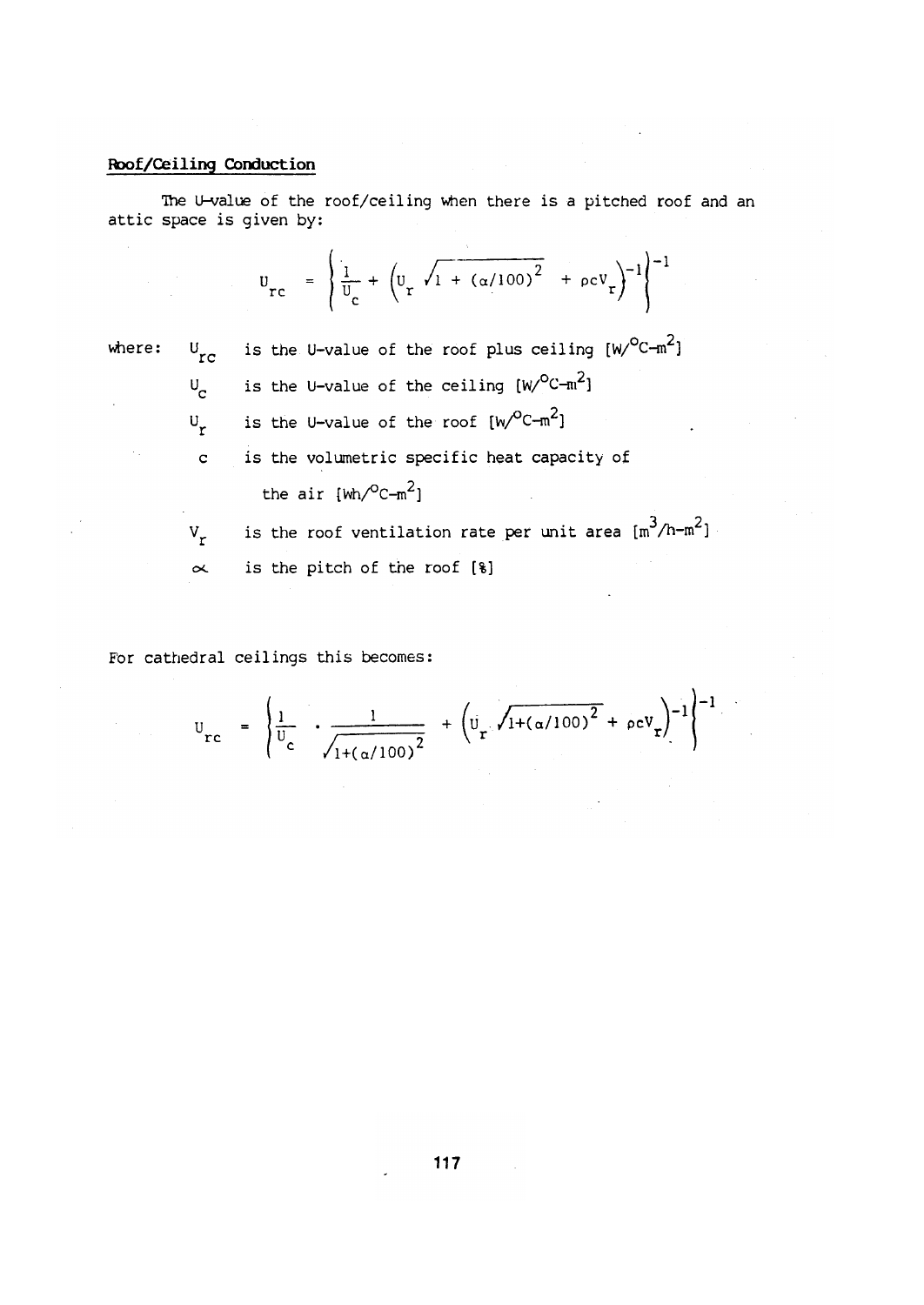# AIR INFILTRATION

To compute air infiltration we use the model developed by Sherman and Grimsrud [9].

The leakage model used assumes the flow

to be dominated by inertial effects (turbulent flow),

implying that an area, L, can be defined to characterize the leakage:

$$
Q = L \sqrt{\frac{2\Delta P}{\rho}}
$$

is the air flow rate through the house  $[m^3/h]$ where:  $\circ$ 

is the density of air  $\lceil \text{kg/m}^3 \rceil$ 

is the average pressure difference across the house  $\mathbf{P}$ 

envelope [Pa]

The infiltration for each month is calculated as a superposition of flows from stack and wind effects, which are given by:

$$
Q_{\text{stack}} = L f^*_{s} (gH \triangle T \cdot T)^{1/2}
$$

$$
Q_{\text{wind}} = L f^*_{w} v
$$

where:

is the stack induced infiltration  $\lceil m^3/h \rceil$  $Q_{\text{stack}}$ 

- is the wind induced infiltration  $[m^3/h]$  $Q_{\text{wind}}$
- is the total house leakage area  $[m^2]$ L
- is the acceleration due to gravity  $\overline{q}$
- is the house height [m]  $H$
- is the outside temperature  $[°C]$  $\mathbf{T}$

is the inside to outside temperature difference [<sup>O</sup>C]  $\triangle$ T

 $\overline{\mathbf{v}}$ is the windspeed [m/s]

 $f'_{s}$ is the reduced stack parameter:

$$
f_S^* = \frac{1}{3} \left( 1 + \frac{R_L}{2} \right) \left\{ 1 - \frac{x_L^2}{(2 - R_L)^2} \right\}^{3/2}
$$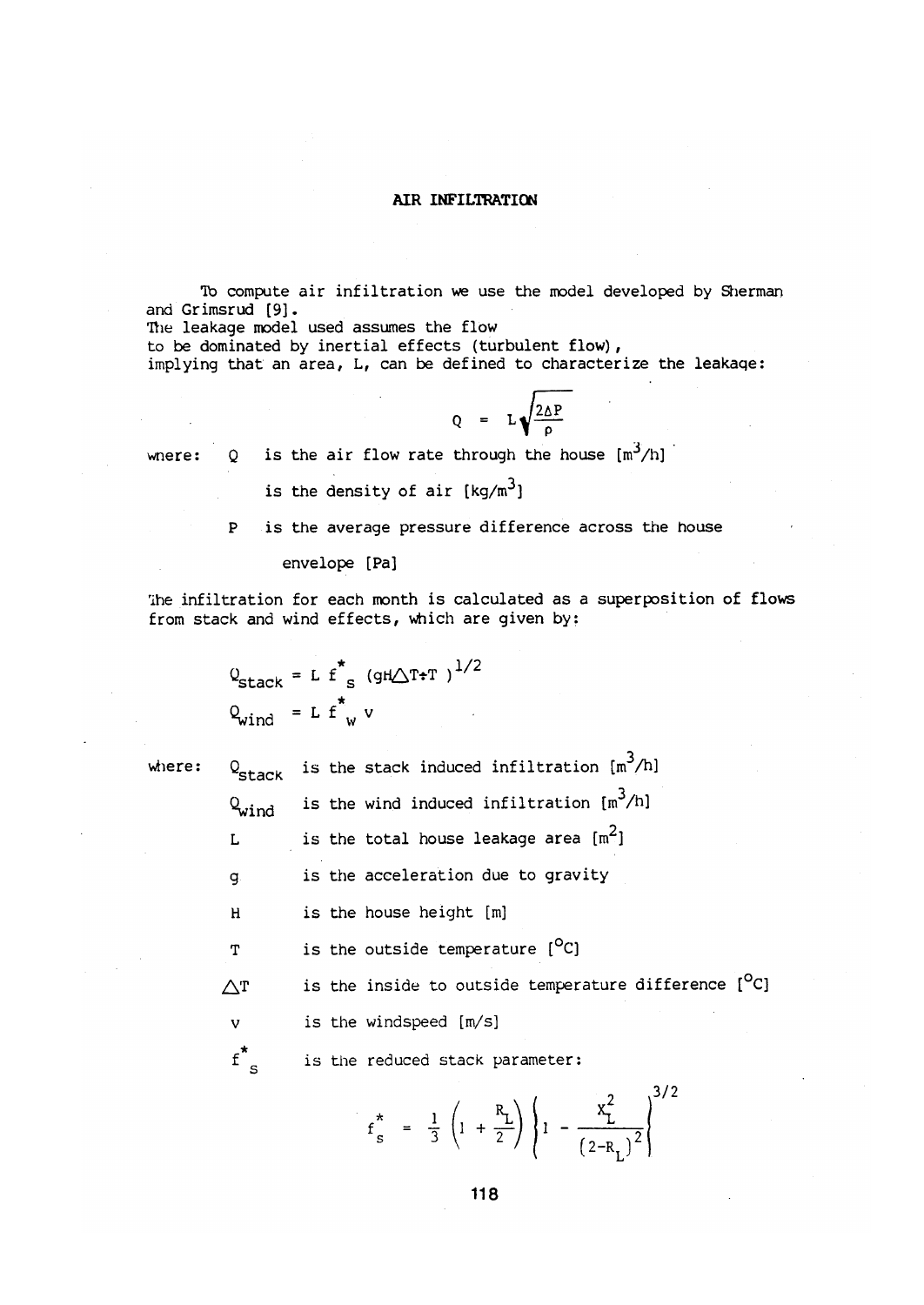is the reduced wind parameter:

$$
f_w^* = C' (1 - R_L)^{1/3} \left\{ \frac{\alpha \left[ \frac{H}{10} \right]^{Y}}{\alpha_w \left[ \frac{H_w}{10} \right]^{Y_w}} \right\}
$$

 $X_{I}$  and  $R_{I}$  are defined as:

 $f^{\star}$ 

 $R_L = (L_C + L_F) + L$   $X_L = (L_C - L_F) + L$ 

are the ceiling and floor leakage areas  $[m^2]$ where:  $L_{\text{c}}$  and  $L_{\text{c}}$  $\propto$  and  $\chi$ are terrain parameters for the house  $\alpha_w$  and  $y_w$ are terain parameters for the weather measurement site  $C^{\perp}$ is a local shielding parameter ң, is the measurement site height [m]

Since the stack and wind effects interact through pressure, and since the infiltration is a function of the square root of pressure, we assume that the effects add as the square root of the sum of the squares of the individual wind and stack infiltration rates, i.e.:

$$
Q = (Q^2_{wind} + Q^2_{stack} + Q^2_{unbalanced})^{1/2}
$$

where: is the flow from unbalanced sources such as  $Q$ <sub>unbalanced</sub> ventilator fans

### Leakage Area

The model computes air infiltration on the basis of leakage area, leakage distribution, building height, indoor-outdoor temperature difference and wind speed, and terrain and shielding classes. Normally,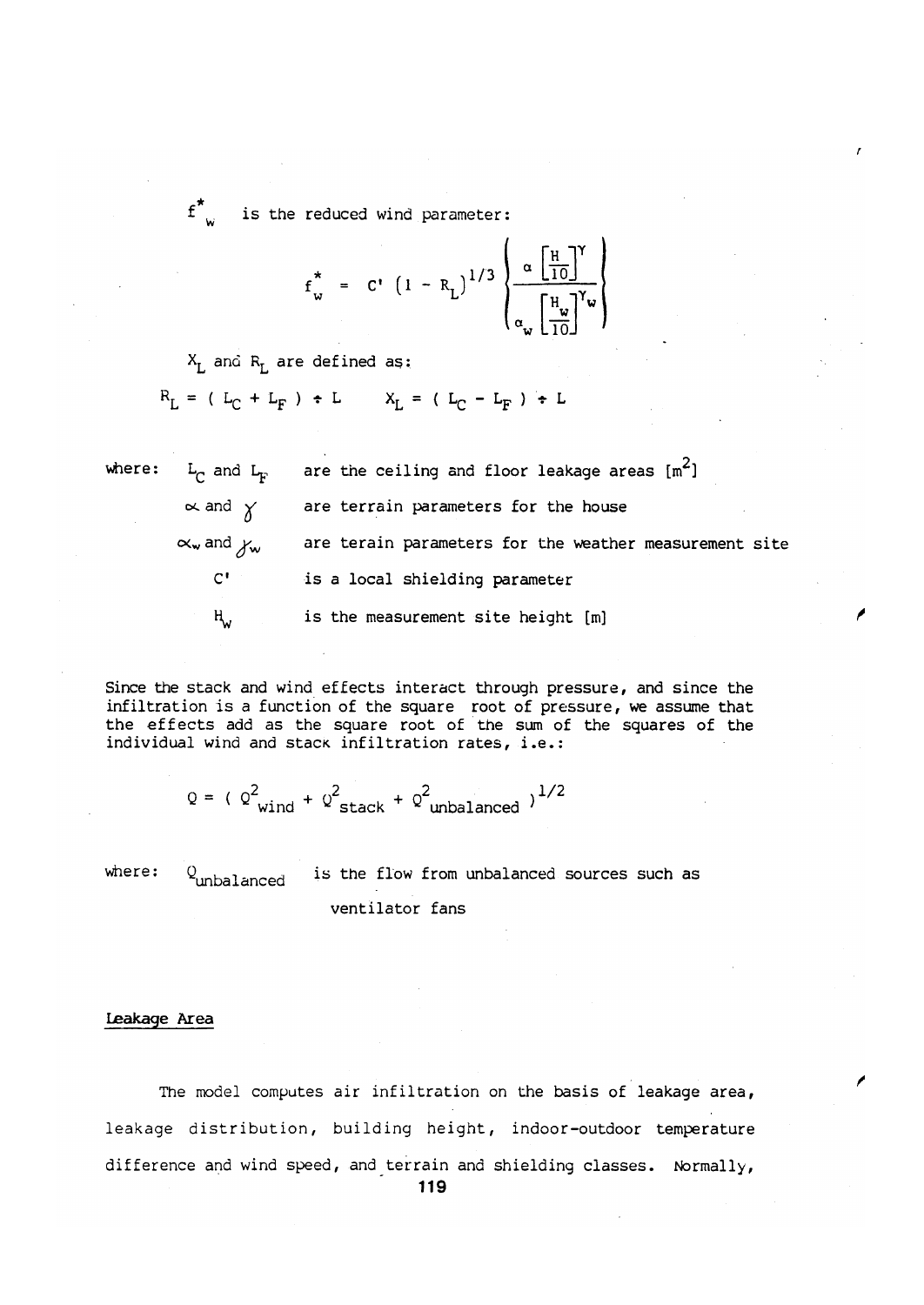the leakage area is measured using a blower door, whereby a house is pressurized at several different pressure differences and the low-pressure region of the resulting curve of flow vs. pressure fitted to a turbulent flow equation. The leakage area is defined as:

$$
L = Q_4 \sqrt{\frac{\rho}{2\Delta P}}
$$

where:  $Q_A$  is the air flow extrapolated to a pressure difference of 4 Pa  $\lceil m^{3/h} \rceil$ 

In the absence of actual measurements with a blower door, the floor ceiling and total leakage areas are calculated using specific leakage information on all envelope components:

$$
L = \sum_{\text{all } i} 1_{i} A_{i} \qquad L_{F} = \sum_{\text{all } i_{F}} 1_{i} A_{iF} \qquad L_{C} = \sum_{\text{all } i_{C}} 1_{i} A_{i}
$$

are the total, floor and ceiling leakage areas  $[m^2]$ where:  $L L_{p} L_{q}$ is the specific leakage area of the i-th envelope  $1<sub>1</sub>$ component  $[m^2]$ , of area A,  $[m^2]$ F C indicate that the component is part of the floor

# or ceiling

Specific leakage area,  $1_i$ , is the average amount of leakage associated with the i-th envelope component per unit component area, even though the leakage area will not usually be evenly distributed over the component. Measured (or where necessary estimated) values of specific leakage area are used to estimate the leakage area of components of the same type but different area.

The calculated leakage areas from equation above are used to divide up the total leakage area when component leakage areas are not measured. A correction ratio, r, is first calculated. It is the measured total leakage area divided by the calculated total leakage area, i.e.  $r = L^{m}/L^{C}$ . This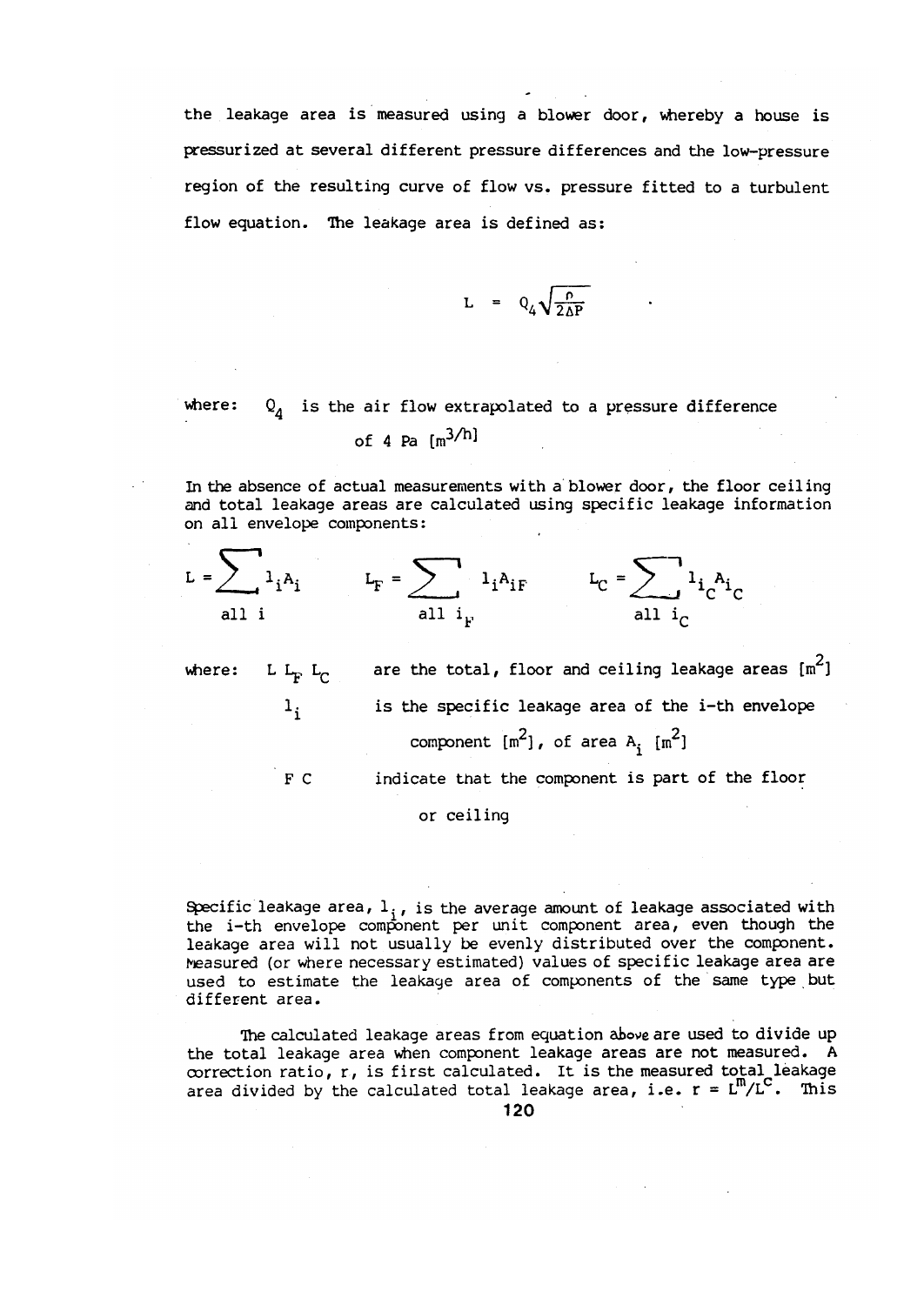factor is used as shown in the table below. L is the total leakage area,  $L_C$  is the ceiling leakage area, and  $L_F$  is the floor leakage area.<br>Superscript c means calculated; no superscript means actual, i.e. measured.

| Areas measured: | None             |                        |             | Total only Total+floor Total+ceiling All |  |
|-----------------|------------------|------------------------|-------------|------------------------------------------|--|
| Total leakage   | $L^{\mathbf{C}}$ |                        |             |                                          |  |
| Ceiling leakage | $L_C^C$          | $rL_{\sim}^{\text{C}}$ | $rL_0$      | $\Gamma_{\!\scriptscriptstyle\! C}$      |  |
| Floor leakage   | $L_{\rm r}$ .c   | $rL_{\rm b}^{\rm C}$   | $L_{\rm E}$ | $rL_{E}$                                 |  |

# Table 1 Floor and Ceiling Leakage areas

# Specific Air Infiltration for Reference Conditions

Temperature and average wind speed will vary for each month of CIRA's monthly calculations, while the reduced stack and wind parameters won't. Stack and wind effects are precalculated for a reference house in reference surroundings and are corrected to reflect actual circumstances and actual temperature difference. The reference house is a single-story dwelling (height=2.5m) with average leakage distribution (i.e., ceiling and floor leakage areas together are equal to the wall leakage area). The reference surroundings are terrain class III (rural areas with low buildings and trees) and shielding class III (some obstructions within two house heights). The total air infiltration is then given by

$$
Q = L
$$
 (  ${C_{S}q_{S}}^2 + {C_{w}q_{w}}^2 + {q_{unbalanced}}^2$  )<sup>1/2</sup>

where:  $q_c$   $q_u$  are the montnly specific stack and wind induced

infiltrations 
$$
[m^3/n-cm^2]
$$

 $C_{\rm g}$   $C_{\rm w}$  are factors to correct for the non-standard house in

non-standard surroundings.

The correction factors are:

$$
C_{\rm s} = 1.60 \left(1 + \frac{R_{\rm L}}{2}\right) \left\{1 - \left(\frac{X_{\rm L}}{2 - R_{\rm L}}\right)^2\right\}^{3/2} \sqrt{\frac{H}{10}}
$$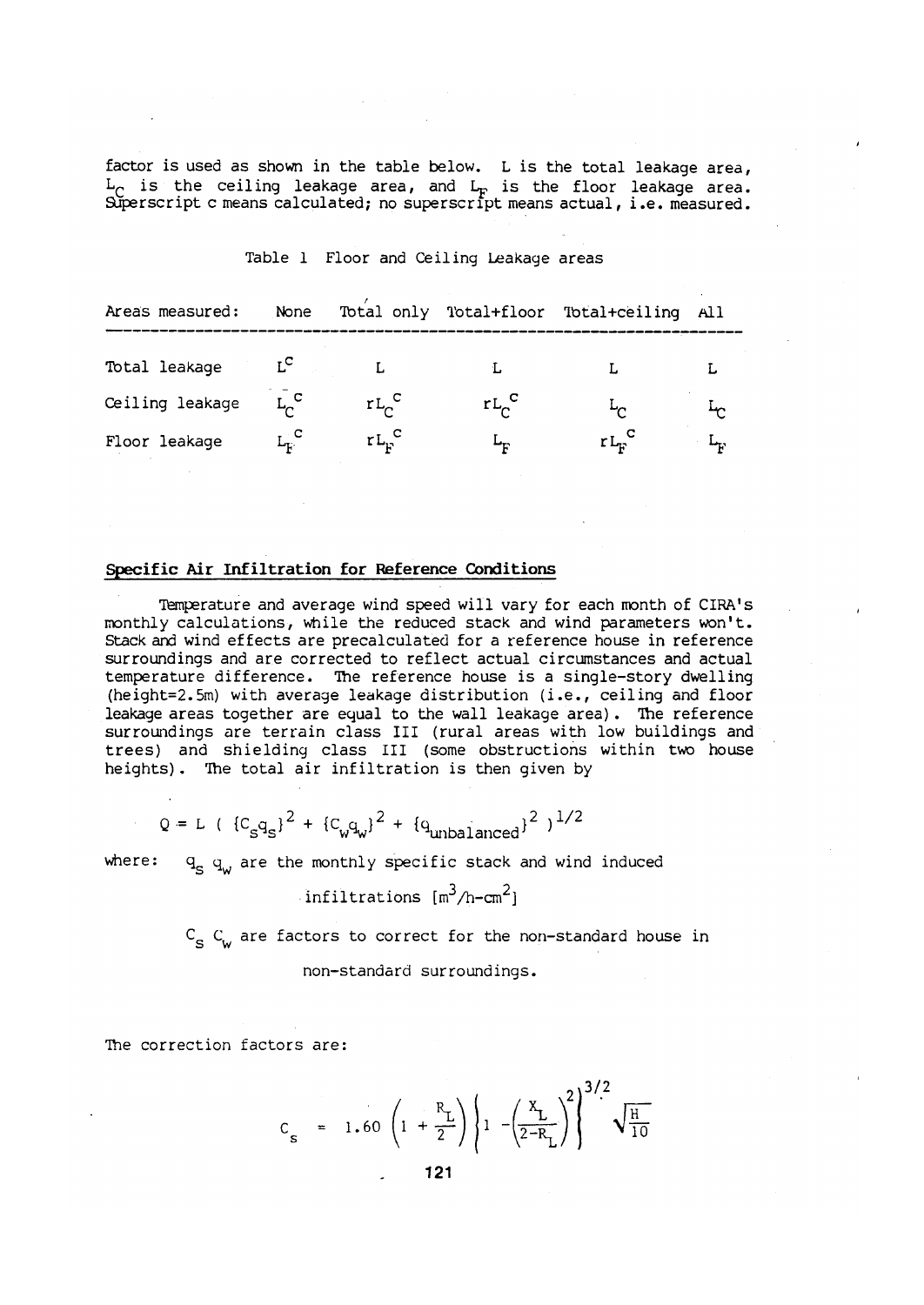$$
C_{w} = 8.15 \text{ C'} \left( 1 - R_{L} \right)^{1/3} \alpha \left[ \frac{H}{10} \right]^{\gamma}
$$

 $\sim 10^7$ 

 $\mathbb{R}^2$ 

where the symbols are as defined above.

 $\mathcal{L}^{\mathcal{L}}$ 

The monthly specific infiltrations  $q_g$  and  $q_v$   $[m^3/h - cm^2]$  for this reference house have been calculated for a number of cities using weather tapes. Table 2 shows the values for Minneapolis and Los Angeles.

Table 2: Monthly specific infiltration  $\lceil m^3/h-cm^2 \rceil$ 

| Minneapolis | <b>Stack</b> | Wind       | Los Angeles | <b>Stack</b> | Wind |
|-------------|--------------|------------|-------------|--------------|------|
| January     | .26          | .21        | January     | .12          | .17  |
| February    | .24          | .23        | February    | .10          | .18  |
| March       | .21          | .22        | March       | .12          | .22  |
| April       | .15          | .30        | April       | .10          | .21  |
| May         | .10          | .26        | May         | .08          | .18  |
| June        | .05          | $\cdot$ 23 | June        | .06          | .18  |
| July        | .05          | .21        | July        | .04          | .18  |
| August      | .04          | .21        | August      | .03          | .17  |
| September   | .09          | .22        | September   | .05          | .16  |
| October     | .14          | .24        | October     | .07          | .15  |
| November    | .20          | .26        | November    | .10          | .16  |
| December    | .23          | .22        | December    | .11          | .14  |
|             |              |            |             |              |      |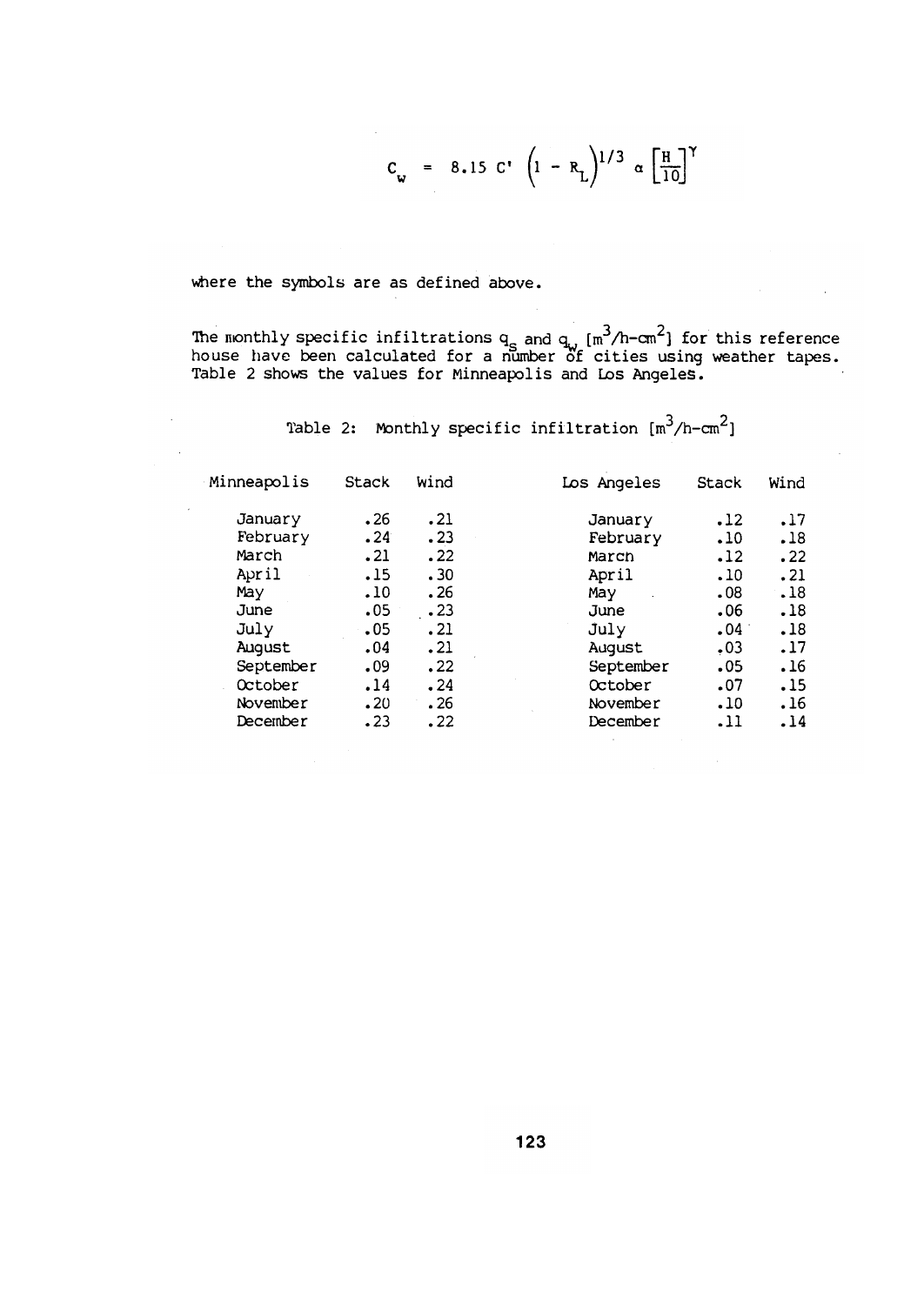### RADIATIVE HEAT EXCHANGES

# Solar gains

The solar gains, S, for 5 orientations (including horizontal) are computed as a product of a solar aperture, a solar exposure modifier and the solar flux for that orientation. The total solar gain for the house is computed for each month as the sum of the above five solar gains.

$$
S = \sum_{v=1}^{5} \sigma_v \psi_v \theta_v I_v + \frac{1}{2} \rho_g I_5
$$

v is a subscript denoting nominal orientation where:

c.

 $\sigma_{\rm v}$  is the solar aperture for the v-th orientation [m<sup>2</sup>]  $\psi_{v}$  is the solar exposure modifier for the v-th orientation  $\Theta_{v}$  is the overhang modifier for the v-th orientation I<sub>v</sub> is the daily average solar flux on a flat surface with orientation v  $[w/m^2]$ 

 $I<sub>5</sub>$  is the daily average solar flux on a horizontal surface  $[w/m^2]$ 

 $\rho_{\alpha}$  is the ground reflectivity [fraction]

the solar eportures are calculated for walls, windows and roofs:

 $\sigma = \alpha_w \frac{UA}{h}$  (walls and roofs)  $\sigma$  = SGF A (windows) is the solar gain factor for a window  $[m^2]$ **SGF** where: is the area of the window, wall or roof  $[m^2]$  $\overline{A}$ is the short wave absorptivity of the wall  $\propto$ w or roof surface

> is the U-value of the wall or of the roof/ceiling U combination  $[W/m^2-{}^{\circ}C]$

is the outside film coefficient [W/m<sup>2\_o</sup>C]  $h_{\alpha}$ 

124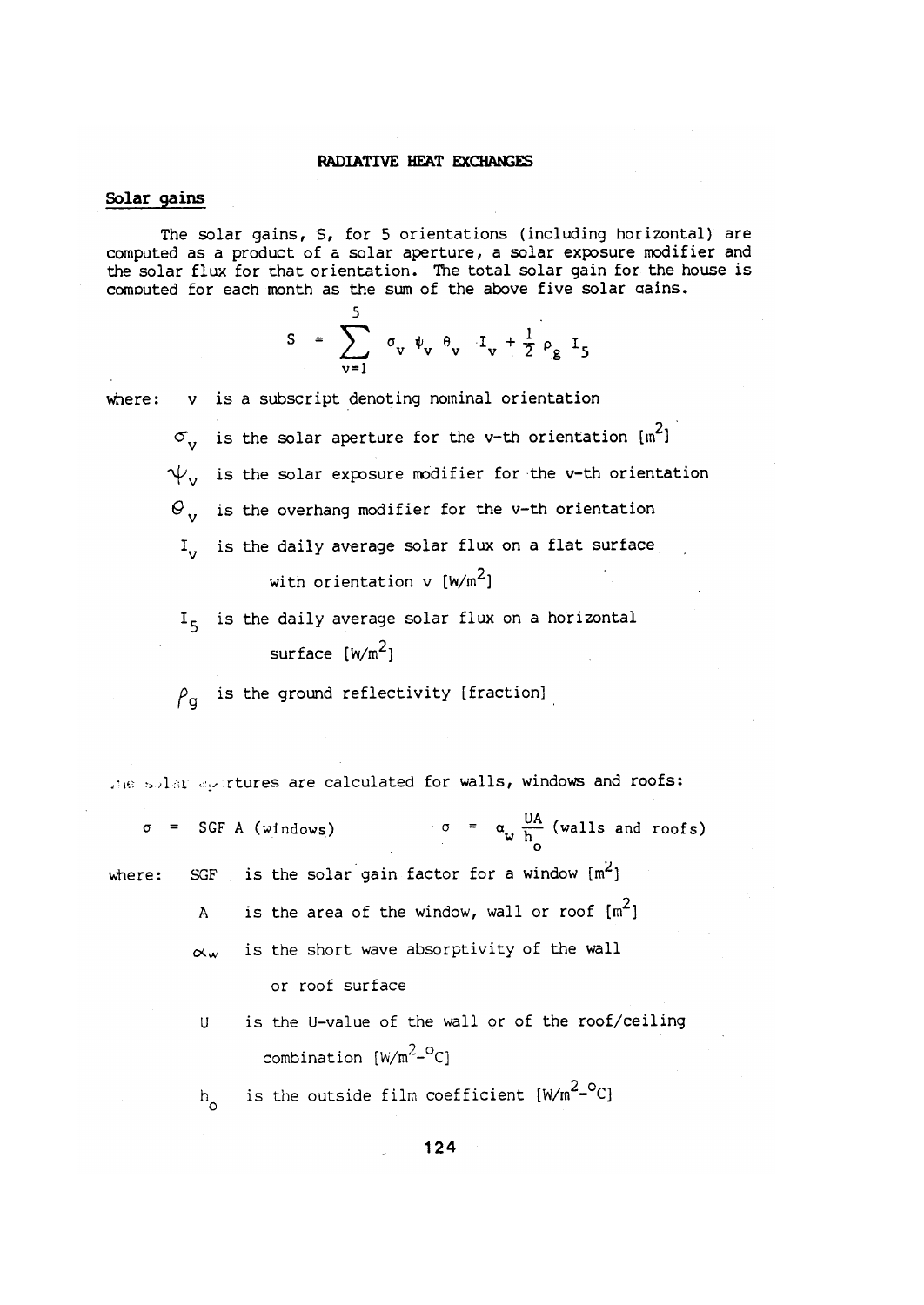The solar gain factor, SGF, is defined as the ratio of transmitted solar heat gain to incident solar flux. It is similar to the concept of a shading coefficient, except that while SGF is 0.87 for a single pane window, the shading coefficient is defined to be 1.0 for the same case.

The overhang modifier,  $\theta_{\gamma}$ , describes the effects of overhangs, such as awnings and roof overhangs. A value of one indicates no obstruction; a value of 0.5 indicates that half as much solar flux reaches the house surface as in a totally unobstructed situation. We use the correlations developed by Balcomb et al. [10] in which the modifier is given as a function of the difference between latitude and monthly values of sun declination, with coefficients depending on the values of the separation and the overhang ratios. The interested reader should refer to [10], where full details may be found.

Overhang modifier = B<sub>0</sub> - B<sub>1</sub>.X + B<sub>2</sub>.X<sup>2</sup> - B<sub>3</sub>.X<sup>3</sup> + B<sub>4</sub>.X<sup>4</sup> - B<sub>5</sub>.X<sup>5</sup> + B<sub>6</sub>.X<sup>6</sup>

where:  $X = (Lattice - Declination)/100$ 

The solar exposure modifier,  $\psi_{v}$ , (which describes obstruction by landscape features) is, whenever possible, measured using a solar site meter. (Otherwise it must be eyeballed.) Typically, such a device projects the view from the house in a particular direction on a flat surface that also carries the drawing of the apparent solar path for different months of the year. The proportion of the solar path not covered by the projected landscape features is the solar exposure modifier.

#### Day-night distribution of solar gains

So far we have only examined daily average solar gains. Most of these gains will be felt during daytime, some of them at night. If the indoor temperature is kept constant day and night, the partition between nighttime and daytime solar gains is not overly important, except for the swing months. If, however, the thermostat is set back at night (8pm to 8am), the partition becomes very important, especially for the spring and fall months. We model this partition by use of a solar storage factor,  $\beta$ . the fraction of the solar gain received over 24 hours released during the night period. How this factor is used will be shown in the section on internal gains. Numerical values for the solar storage factor, dependent mostly on the house's thermal storage, are derived from correlations of computer runs using the BLAST program [11]. The correlations are based on the work of J.Y. Garnier, and are summarized below.

The energy data for various houses in various climates from the BLAST program is used to perform the following calculation. The exact energy consumption per hour as predicted by BLAST is compared to the energy gained/lost through steady state infiltration and conduction alone. In the absence of thermostat setbacks and any other internal gains, the difference is ascribed to solar storage.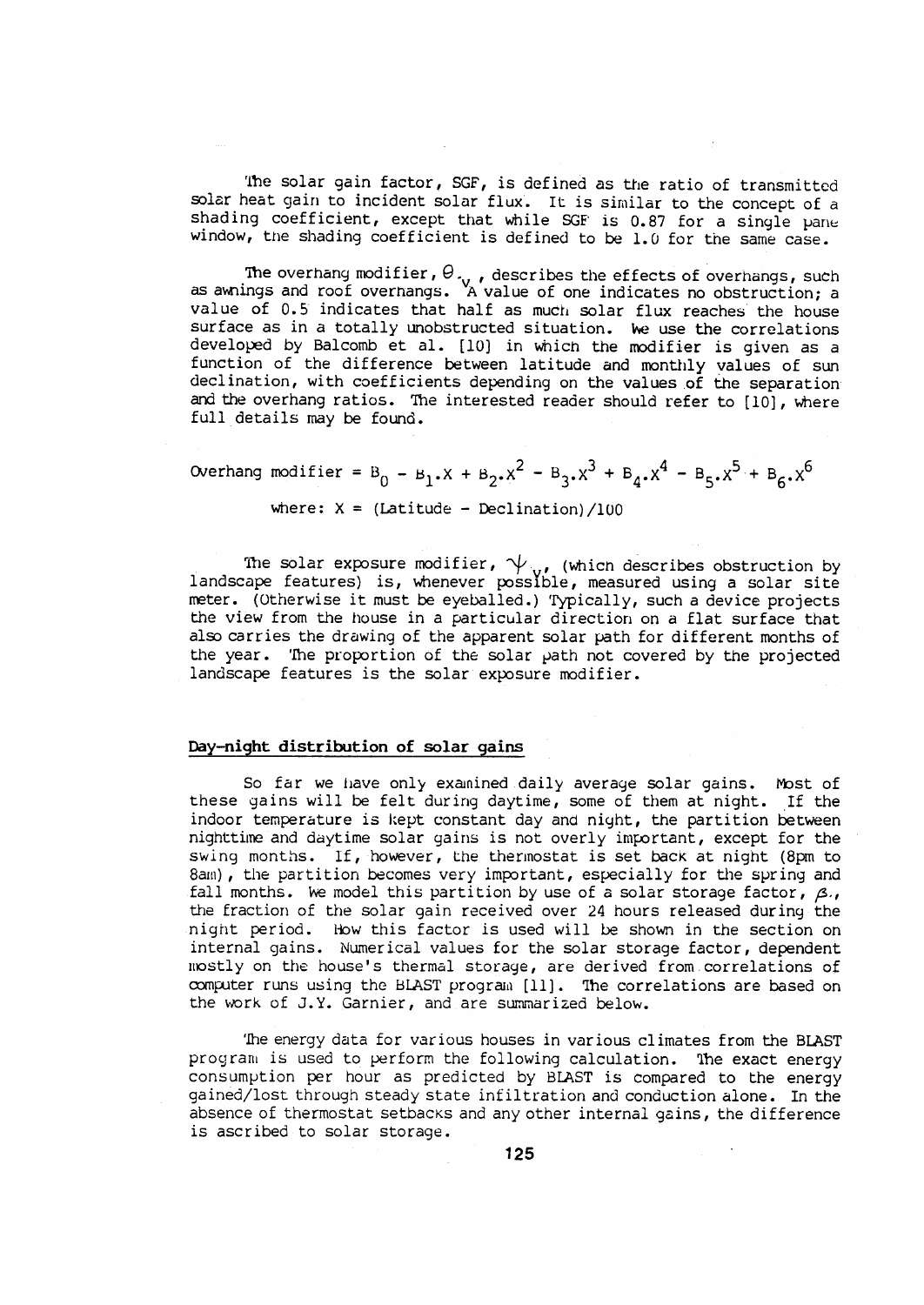$$
\Delta i = E_i \left( UA + \rho cQ \right) \left( T_i^{in} - T_i^{out} \right)
$$

where:  $\Delta i$ is the energy absorbed/released by solar storage [Wh] is the "exact" energy consumption of the house [Wh]  $E_i$  $K \sim Q$ are the conduction and infiltration losses [Wh]  $T^{\text{in}}$   $T^{\text{out}}$ are the inside and outside temperatures  $[°C]$ runs from 1 to 24 and indicates hourly quantities  $\mathbf{i}$ 

The solar storage factor is defined as the "extra" energy released during the night period:

$$
\beta = \frac{\sum_{\text{8pm}}^{\text{8am}} \Delta i}{\sum_{\text{all } i} \Delta i}
$$

 $\beta$  varies with the climate, in particular with outside temperature. An  $\alpha$  is developed for  $\beta$  and outside temperature was developed for use in the program.

$$
\beta = \beta_{m} \left( 1.64 - \frac{T_{m}}{38.7} \right)^{\frac{0.44}{\beta_{m}}} \quad \text{for } T_{m} < 21
$$
\n
$$
\beta = \beta_{m} \left( 0.56 + \frac{T_{m}}{38.7} \right)^{\frac{0.44}{\beta_{m}}} \quad \text{for } T \geq 21
$$

where:

 $\beta_m$ 

is a first approximation to the solar storage factor based on house mass: light,  $\beta_m = .22$ , medium,  $\beta_m = .28$ , heavy,  $\beta_m = .34$ 

is the daytime average outdoor temperature [<sup>O</sup>C] T

S is the daily solar gain [W]

 $T_m$  = T +  $\left\{\frac{S + F - \Delta R}{K + \rho CQ}\right\}$ 

is the daily "free heat" [W]  $\mathbf{F}$ 

 $\triangle$ R is the daytime sky radiation loss [W]

is the building conduction constant  $[W^O C]$  $K$ . 126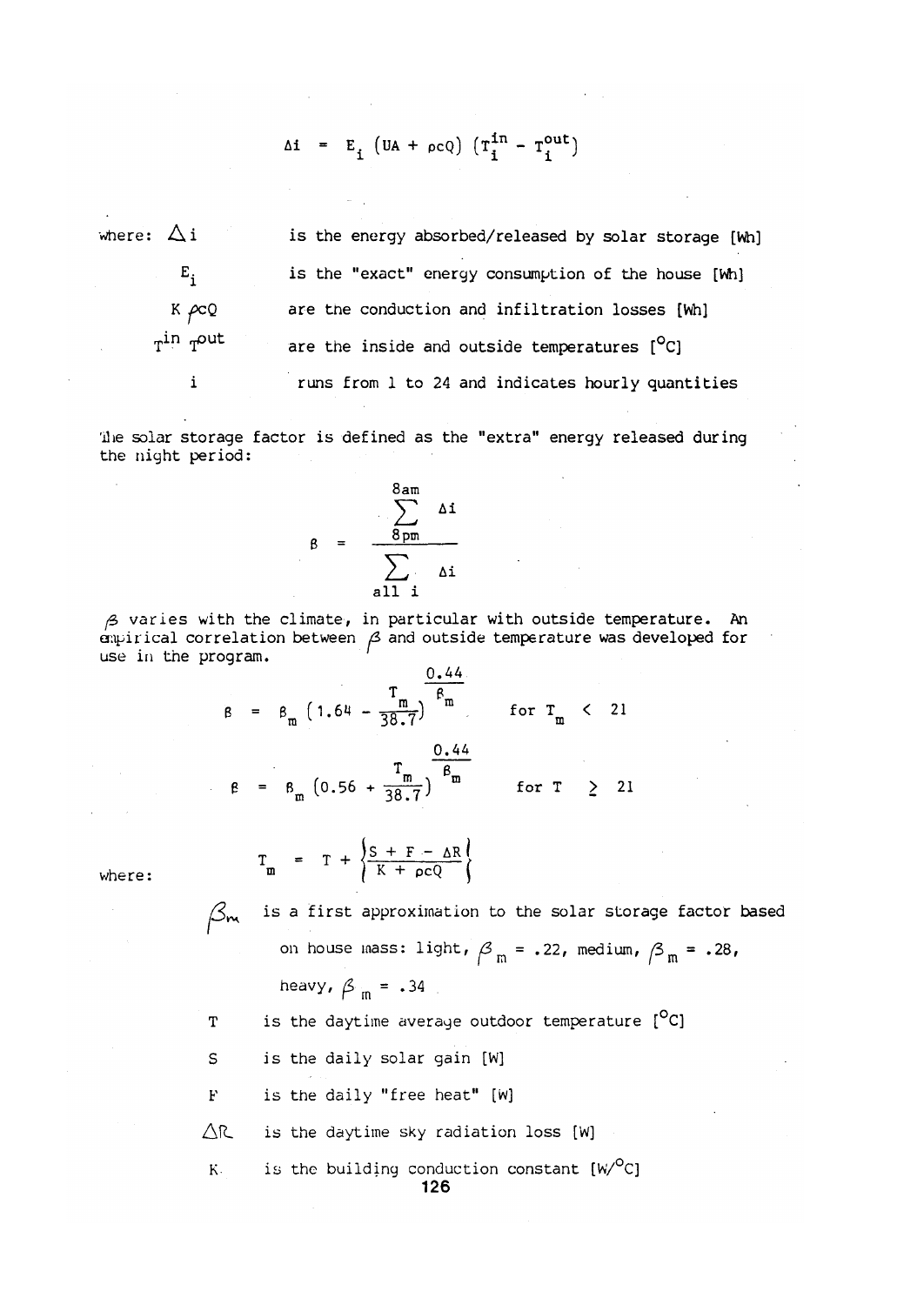is the building conduction infiltration heatloss constant  $[w/C]$  $\approx$ 0

### **Sky Radiation Losses**

The heat losses to the sky are calculated using the concept of an equivalent sky temperature, T<sub>SKY</sub>, related to the sky emissivity<br>and the outdoor temperature through the equation:

$$
T_{sky} = \epsilon_{sky}^{1/4} T_0
$$

where: T. is the outside air temperature [K]  $\mathbf{E}_{\mathbf{S}\mathbf{k}\mathbf{V}}$  is the clear sky emisssivity

The clear sky emissivity is estimated from the dew point,  $T_{\text{dm}}$ , [<sup>O</sup>C] using the equations  $[12]$ :

> $\epsilon$  sky = 0.727 + 0.0060  $T_{d\nu}$ Daytime  $\epsilon_{sky}$  = 0.741 + 0.0062  $T_{dp}$  Nighttime

The dew point is estimated from the monthly average dry bulb and wet bulb temperatures and from the site altitude. Standard ASHRAE psychrometric routines are used [13]. Excluding solar terms that are lumped into the concept of solar aperture, we can write an energy balance for the roof:

$$
q_{r} = h_{c}(Tr - T_{o}) + \sigma (E_{r}T_{r} - E_{sky}T_{sky})
$$

where:

 $q_r$  is the total heat flow from the roof  $[w/m^2]$ 

 $h_c$  is the convective film coefficient [W/m<sup>2-o</sup>C]

 $\mathcal{E}_{r}$  is the roof emissivity

is the Stephan-Boltzmann constant  $[5.67 \ 10^{-8} \ W/m^{2}d-K^{4}]$  $\sigma$ 

T. is the absolute outside aitr temperature [K]

 $T_{\rm sky}$  is the apparent sky temperature [K]

Using the approximation for  $T^3$ :

$$
4 T_o^3 \approx \left\{ T_r^2 + \left(\frac{\epsilon_{sky}}{\epsilon_r}\right)^{1/2} T_o^2 \right\} \left\{ T_r + \left(\frac{\epsilon_{sky}}{\epsilon_r}\right)^{1/4} T_o \right\}
$$

then the heat flow from the roof is: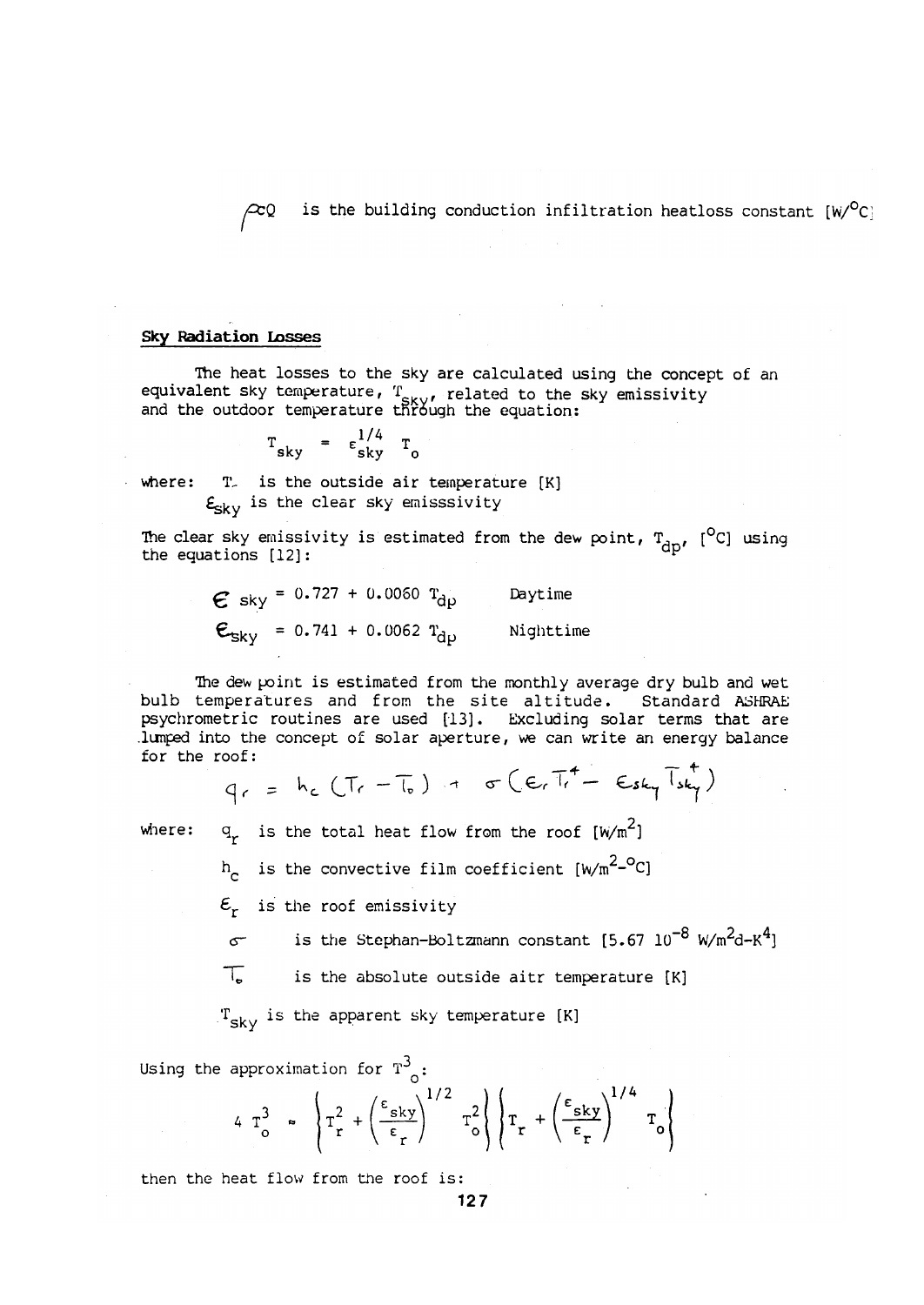$$
qr = h_c (T_r - T_o) + 4\sigma \epsilon_r T_o^3 \left\{ T_r - \left(\frac{\epsilon_{sky}}{\epsilon_r}\right)^{1/4} T_o \right\}
$$

Using the expression for  $T_{sky}$ , this can be rewritten:

$$
q_r = h_o (T_r - T_o) + 4\sigma \epsilon_r T_o^4 (1 - \epsilon_{sky}^{1/4})
$$

where  $n_c$  is the familiar radiative-convective film coefficient  $\left[w/m^2-{}^0C\right]$ .

$$
h_o = h_c + 4\sigma \varepsilon_r T_r^3
$$

The heat flow into the roof is given by:

$$
q_r = u^* (T_i - T_r)
$$

 $\mathbf{u}^{\star}$ is the U-value from inside the roof to the roof outer<br>surface, i.e. without the film coefficient  $[w/m^2-{}^OC]$ where:

$$
U = \frac{U^* h_o}{U^* + h_o}
$$

is the inside temperature [<sup>O</sup>C]  $\mathbf{T}_i$ 

Equating the expression for heat flow into the roof and that for heat flow out of the roof:

$$
\Gamma_r = \frac{U T_i}{h_o} + \frac{U T_o}{U^*} - \frac{4\sigma \epsilon_r T_o^4}{U^* + h_o} \left\{ 1 - \left( \frac{\epsilon_{sky}}{\epsilon_r} \right)^{1/4} \right\}
$$

Solving for  $q_{\alpha}$ :

$$
q_r A = U A (T_i - T_o) + \frac{U A 4\sigma \epsilon_r T_o^4}{h_o} \left\{ 1 - \left(\frac{\epsilon_{sky}}{\epsilon_r}\right)^{1/4} \right\}
$$

The first term is already included in our overall conduction coefficient, K  $[w/$ <sup>O</sup>C]. The second term is a radiative loss term, which we treat as a negative internal gain.

The foregoing analysis is for horizontal surfaces; it can be shown that the radiative loss per unit surface for a vertical wall is approximately one-third that for a horizontal surface because of the smaller aspect ratio. Then the total radiation loss to the sky,  $\triangle R$  [W], can be expressed as:

$$
\Delta R = 4\sigma \tau_o^4 \left\{ 1 - \left( \frac{\epsilon_{sky}}{\epsilon_r} \right)^{1/4} \right\} \left\{ \sum_{\text{root}} U_r A_r \epsilon_r + \frac{1}{3} \sum_{\text{walls}} U_\text{w} A_\text{w} \epsilon_\text{w} \right\}
$$

 $r$  w are the long wave emissivities of the roof and walls  $where:$  $A_r$   $A_w$  are the areas of the roof and walls  $\{m^2\}$  $U_r$   $U_w$  are the U-values of the roof and walls  $[w/m^2-{}^OC]$ 128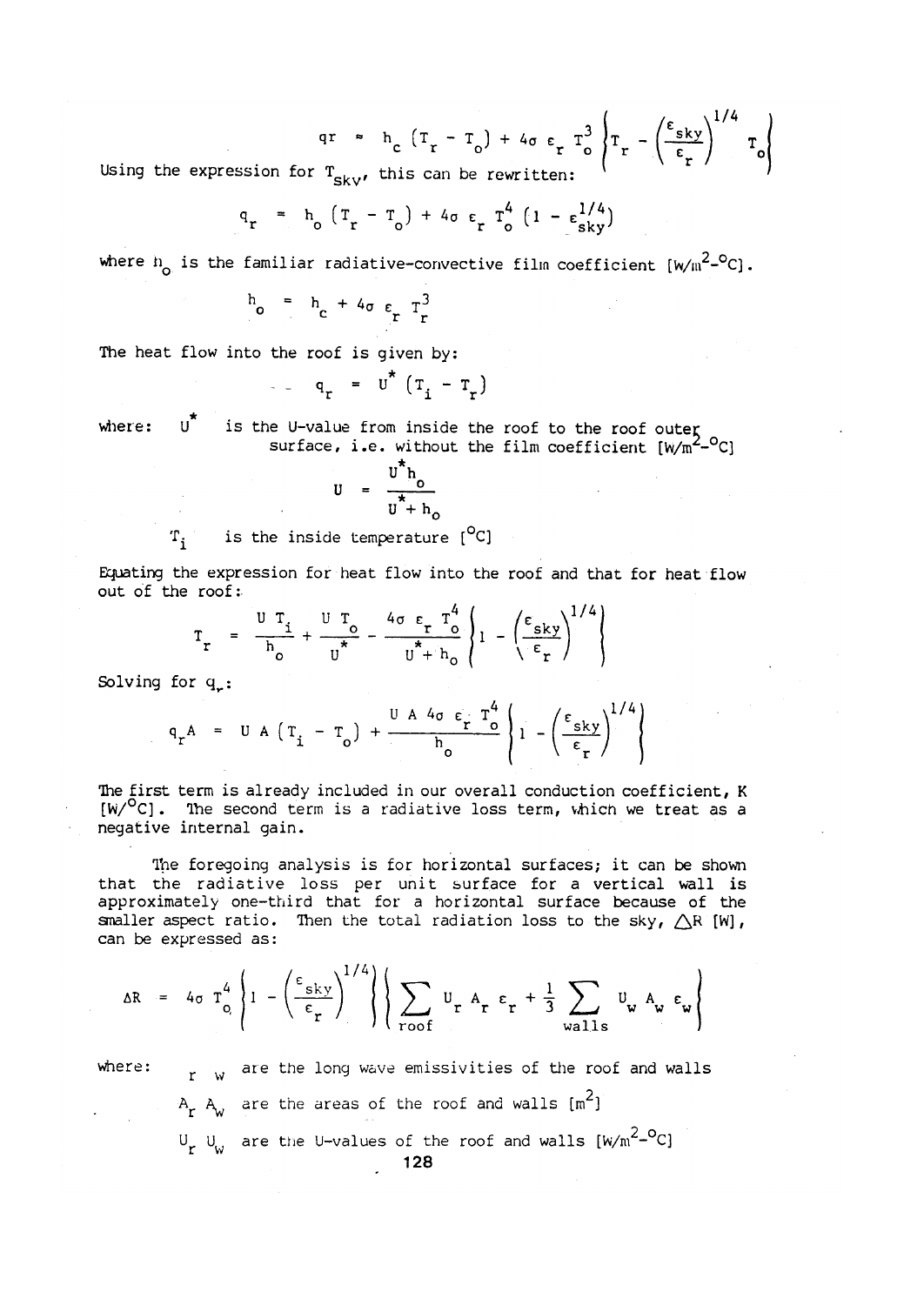As shown in the next section, we include the radiative term by lumping it with the internal and solar gains. The conductive term we include with the overall conduction coefficient, K.

# INTERNAL GAINS AND EFFECTIVE OUTSIDE TEMPERATURE

Internal gains are computed on a month-by-month basis, separately for night and day, as the sum of solar gains, S, and other gains from<br>appliances and people, referred to as "free heat,"  $F^d$  by day and  $F^h$  by<br>night, minus the radiation loss to the sky,  $\Delta R^d$  by day and  $\Delta R^h$  by nigh (encompassing both conduction and infiltration) has dimension of a temperature: it describes the outdoor temperature increase equivalent to the internal gains. This suggests the definition of effective outdoor temperature:

$$
T_{eff}^{day} = T_0^d + 2 \left\{ \frac{(1-\beta)S + F^d - \Delta R^d}{K + \rho cQ} \right\}
$$

 $0 -$ 

| where: | $T_{\rm eff}$       | is the effective daytime outdoor temperature [C]                   |
|--------|---------------------|--------------------------------------------------------------------|
|        | $T_{\rm o}^{\rm d}$ | is the actual daytime outdoor temperature [ <sup>O</sup> C]        |
|        |                     | is the solar storage factor, as defined above                      |
|        | S                   | is the average daily solar gain [W]                                |
|        | $F^{\!d}$           | is the average daily free heat [W]                                 |
|        | $\Delta R^d$        | is the average daily sky radiation loss [W]                        |
|        | K                   | is the building conduction heatloss constant [W/ <sup>O</sup> C]   |
|        | ρcQ                 | is the building infiltration heatloss constant [W/ <sup>O</sup> C] |
|        |                     |                                                                    |

and similarly for the nighttime effective temperature:

$$
T_{eff}^{night} = T_0^n + 2 \left\{ \frac{\beta S + F^n - \Delta R^n}{K + \rho cQ} \right\}
$$

The effective outdoor temperature is that outdoor dry-bulb temperature that would produce the same heat transfer through the envelope by conduction and convection only, under steady-state conditions, as the superposition of conductive, convective and radiative heat transfer (short and long-wave) and internal "free heat" actually occuring.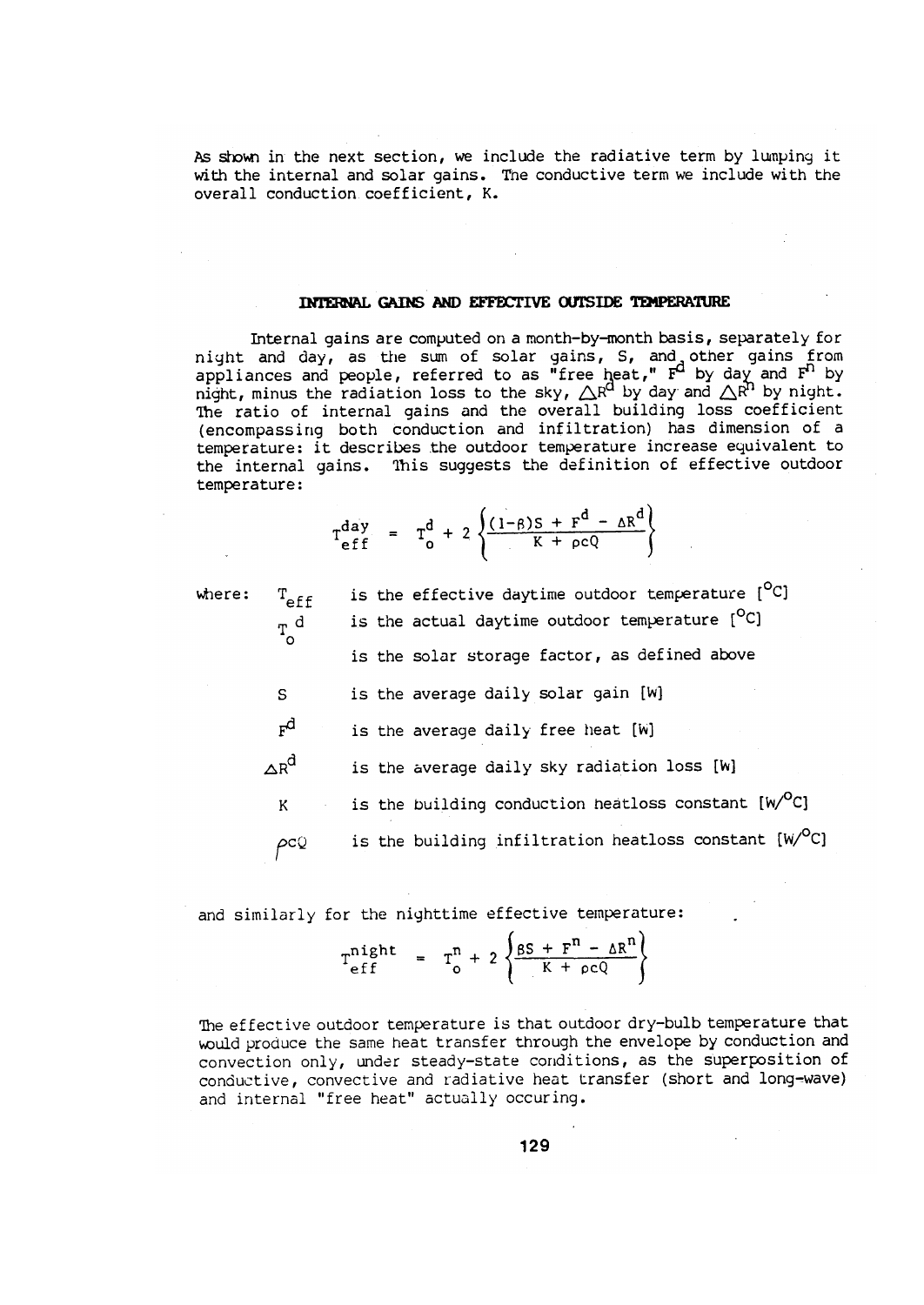### THERMOSTAT SETBACKS

If there were no changes in indoor temperature between night and day, one could now proceed and calculate monthly loads, part-load efficiencies and energy consumptions. In the case of a change in indoor temperature between night and day, however, one must calculate average daytime and nighttime indoor temperatures and the quantities of heat released and absorbed by the house during such indoor temperature changes.

We define several temperatures  $[°C]$  as indicated in Fig. 1:

is the thermostat setting for the day.  $T_{\rm g}$ 

is the room temperature at the beginning of the day.  $\cdot$  T<sub>t</sub>

is the room temperature at the end of the day.  $T_{\rho}$ 

is the average indoor temperature throughout the day.  $T_{\rm a}$ 

is the indoor temperature that would be reached  $T_{\rm inf}$ after infinite time.

is the effective outdoor temperature throughout the day.  $T_{eff}$ 

An identical series of temperatures is defined for the nighttime.



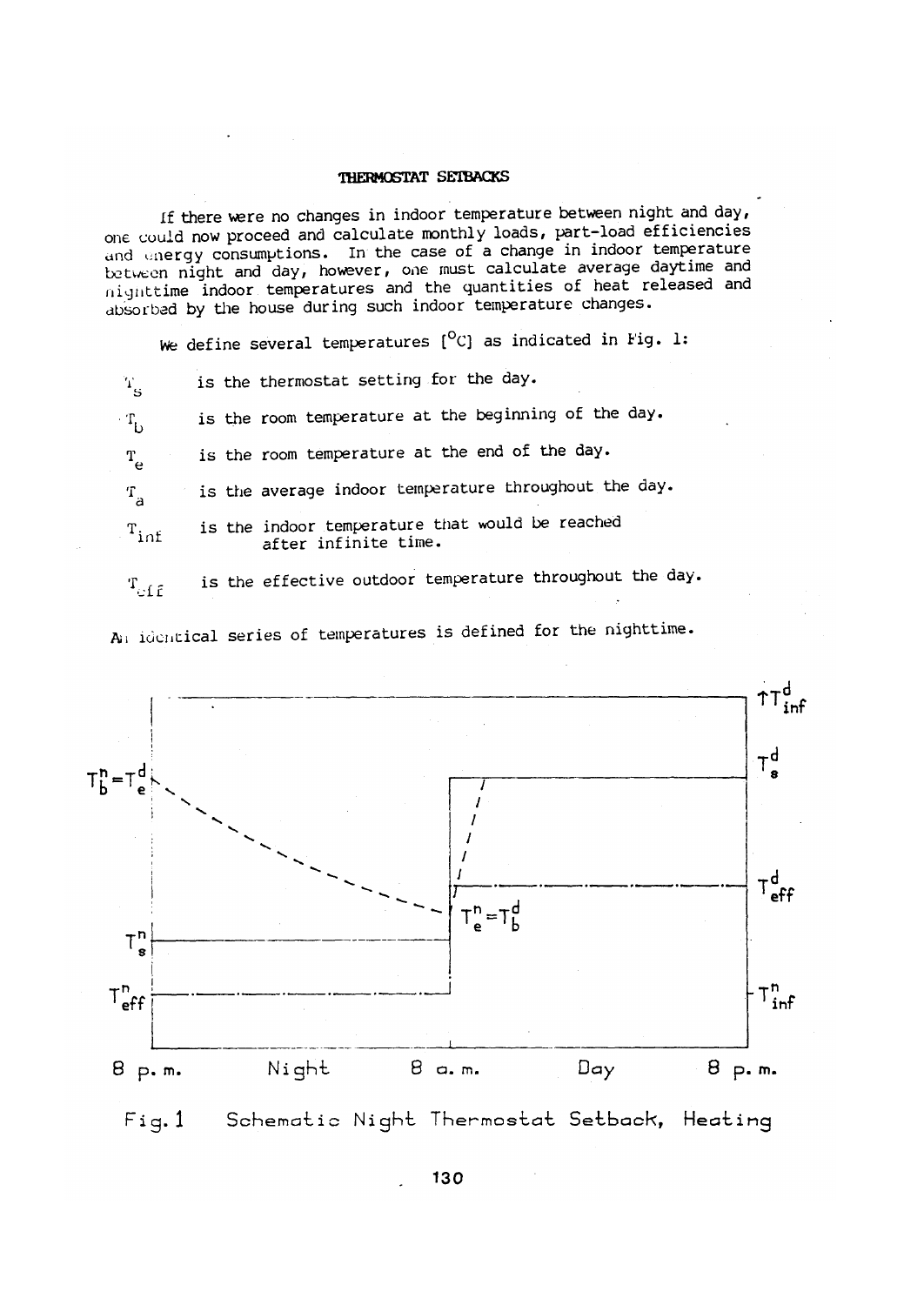For simplicity in the following example we treat only the heating case where the daytime thermostat setting is higher than the nighttime setting. The program permits the three other combinations of heating and cooling, daytime and nighttime settings.

We start at 8pm when the thermostat setting is lowered and the house temperature begins to float downwards towards the outside effective temperature,  $T_{eff}$ , which is also the infinite temperature,  $T_{inf}$ :

$$
T_{\text{inf}} = T_{\text{eff}}
$$

The temperature during the float period is given by:

$$
T(t) = T_{inf} + (T_b - T_{inf})e^{-t/\tau}
$$

t is the time since 8pm [h] where:

 $z$  is the principal time constant of the house [h]

$$
= M + (K + \rho CQ)
$$

is the equivalent thermal capacity of the house  $[Wh^O C]$  $\mathbf{N}$ 

is the building conduction heatloss constant  $[w/C]$  $K$ 

 $\rho cQ$  is the building infiltration heatloss constant [W/<sup>O</sup>C]

is the seasonal average infiltration rate  $\lceil m^3/n \rceil$  $\circ$ 

The equivalent thermal capacity, M, is estimated for three types of houses, "Light", "Medium", and "Heavy". At 8am when the equipment re-heats the house, the indoor temperature rises up towards the daytime  $T_{inf}$ , defined  $as:$ 

$$
T_{\text{inf}} = T_{\text{eff}} + \{ H + (K + \rho cQ) \}
$$

where:

is a seasonal index, 1 for heating, -1 for cooling  $\mathbf{I}$ is the heating system capacity, as defined below  $H$ 

There are three cases to consider depending on the comparative magnitudes of the effective outdoor temperature:

a) The outdoor effective temperature is so low compared to the new thermostat setting, that, after some free floating, the indoor temperature reaches the new thermostat setting and heating resumes;

The outdoor effective temperature is comparable to the new b) thermostat setting and the indoor temperature floats throughout the entire period.

c) The outdoor effective temperature is higher than the thermostat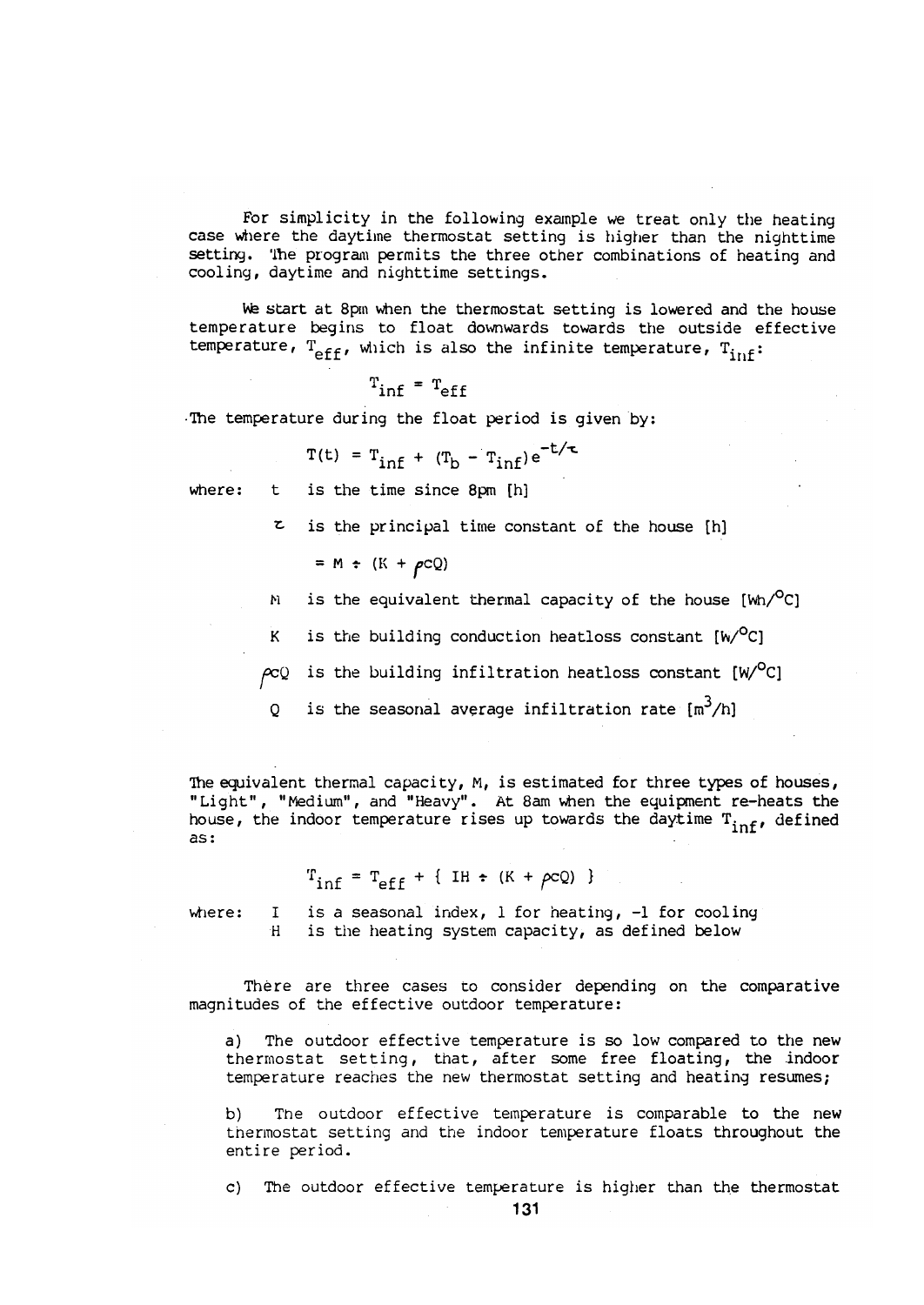setting. In this case we assume that the thermostat setback has no effect and the indoor temperature stays constant.

All three cases can be described by algebraic inequalities. The equations governing thermostat setbacks are:



Case a)  $-$  "Partial float"



we have:

$$
T_{e} = T_{S}
$$

The time t<sup>\*</sup> at which heating resumes, is the time at which the indoor temperature equals the setpoint temperature, i.e.:

$$
T_s - T_{inf} = (T_b - T_{inf}) e^{-t^{*}/\tau}
$$
;  $t^{*} = \tau \ln (1 + x)$ 

Thus partial float occurs if the time at which heating resumes is less than 12 hours. The average temperature,  $T_{\rm a}$ , is given by:

$$
T_a = T_s + (T_b - T_s) \frac{\tau}{12} \left\{1 - \frac{\ln(1 + x)}{x} \right\}
$$

$$
x = \frac{T_b - T_s}{T_s - T_{inf}}
$$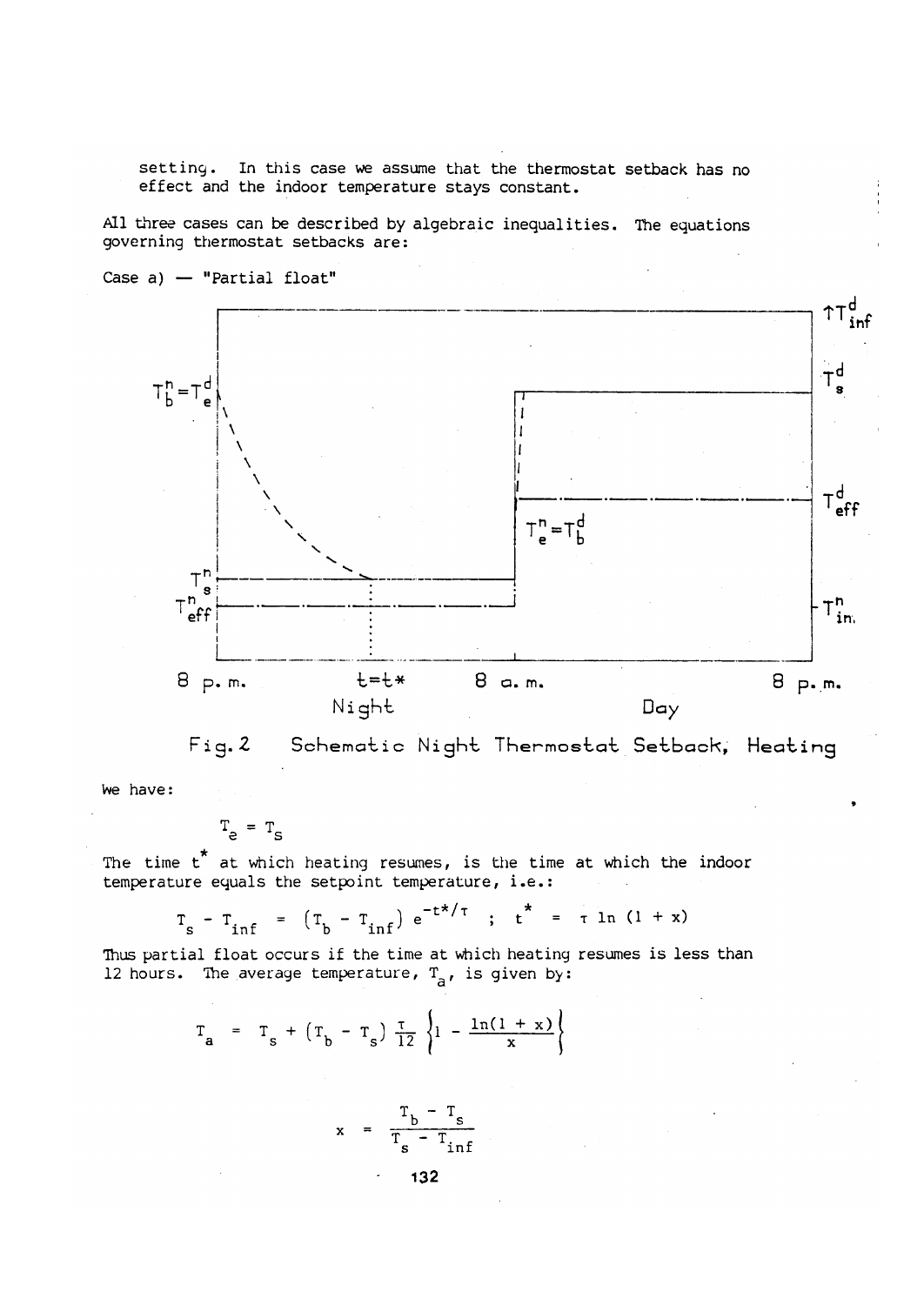Case b)  $-$  "All-float"

The temperature floats exponentially for the entire 12 hour period, as illustrated in Figure 1.

$$
T_e = T_b - (T_b - T_{inf}) (1 - e^{-12/\tau})
$$
  
\n $T_a = T_{inf} + (T_b - T_e) (+ 12)$ 

The condition for "all-float" is that the final nighttime temperature,  $T_{e}$ , is greater than the nighttime thermostat setpoint,  $T_{s}$ .

÷

 $\label{eq:2.1} \frac{1}{\sqrt{2\pi}}\int_{0}^{\infty}\frac{1}{\sqrt{2\pi}}\left(\frac{1}{\sqrt{2\pi}}\right)^{2\pi} \frac{1}{\sqrt{2\pi}}\left(\frac{1}{\sqrt{2\pi}}\right)^{2\pi} \frac{1}{\sqrt{2\pi}}\left(\frac{1}{\sqrt{2\pi}}\right)^{2\pi} \frac{1}{\sqrt{2\pi}}\left(\frac{1}{\sqrt{2\pi}}\right)^{2\pi} \frac{1}{\sqrt{2\pi}}\left(\frac{1}{\sqrt{2\pi}}\right)^{2\pi} \frac{1}{\sqrt{2\pi}}\left(\frac{1}{\$ 

Case c)  $-$  "No float"

 $\hat{\mathcal{L}}_{\text{max}}$  and  $\hat{\mathcal{L}}_{\text{max}}$ 

 $\mathcal{L}_{\text{eff}}$ 

 $\mathcal{L}^{\text{max}}$ 

There are no temperature changes in this condition.

 $\bar{\alpha}$ 

$$
\mathbf{T}_{\mathbf{e}} = \mathbf{T}_{\mathbf{b}} = \mathbf{T}_{\mathbf{s}} = \mathbf{T}_{\mathbf{a}}
$$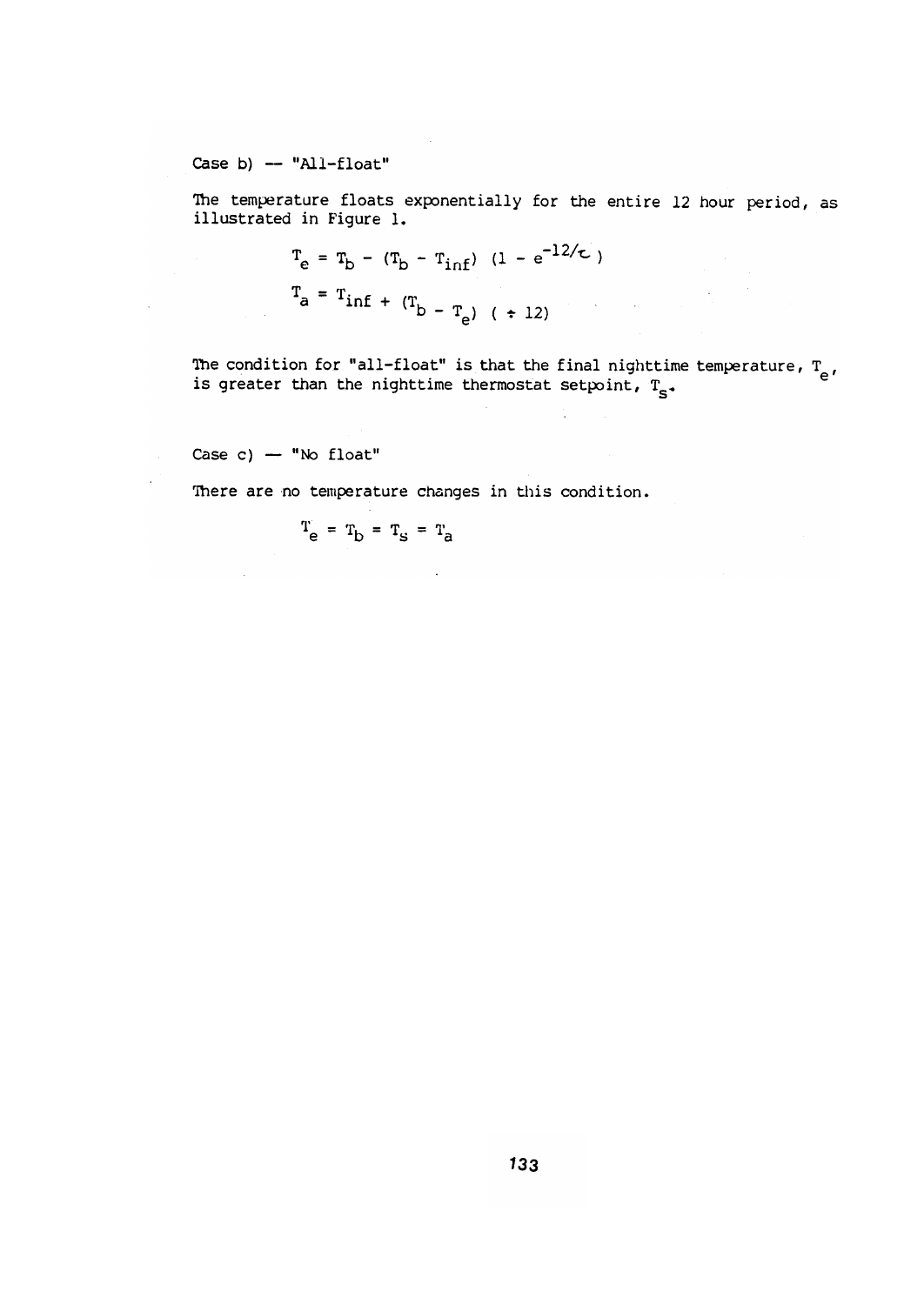### **VARIABLE-BASE DEGREE-DAYS**

After the indoor average night and day temperatures have been established for each month, the monthly heating or cooling degree-days are determined. We use an empirical, three-coefficient correlation formula that relates the monthly degree-days to the monthly average temperature. We chose to develop our own correlation rather than use an existing one, e.g. [14], because of our need to differentiate between night and day.

 $\begin{bmatrix} \text{DD} & = & \frac{1}{2} \end{bmatrix} \left\{ \begin{bmatrix} \Delta T \end{bmatrix}_+ + \mu \begin{bmatrix} \lambda - \lambda T \end{bmatrix} \right\}$ 

$$
\Delta T = I (T_a - T_{eff})
$$

where:

are the degree-days per day  $[°C]$ DD

- is a seasonal index, 1 for heating, -1 for cooling  $\mathbf{I}$
- $\mu' \nu$ are dimensionless empirical degree-day coefficients (two for each combination of heating/cooling & day/night)
- $\lambda$ is an empirical degree-day temperature (one for each combination of heating/cooling & day/night
- $[X]_{\perp}$ is equal to X when X is greater than zero, otherwise it is zero
	- is the average indoor temperature [<sup>O</sup>C]  $T_{\rm a}$
- $T_{eff}$  is the effective outdoor temperature  $[^{O}C]$

Table 3: Empirical Degree-day Coefficients for Two Sample Cities

| City        |                                                                                                                            |  | $n_{\rm v}$ | $1 \Delta d$<br>√n |
|-------------|----------------------------------------------------------------------------------------------------------------------------|--|-------------|--------------------|
| Minneapolis | heat 3.305 $10^{-2}$ 1.147 $10^{-4}$ 1.780 3.135   8.9 16.7<br>cool 4.710 $10^{-4}$ 7.427 $10^{-2}$ 2.808 1.608   14.8 5.7 |  |             |                    |
| Los Angeles | heat 1.823 $10^{-4}$ 1.085 $10^{-3}$ 2.549 3.157 13.9 5.6<br>cool 2.683 $10^{-12}$ 1.600 $10^{-14}$ 8.702 9.939 12.2 13.9  |  |             |                    |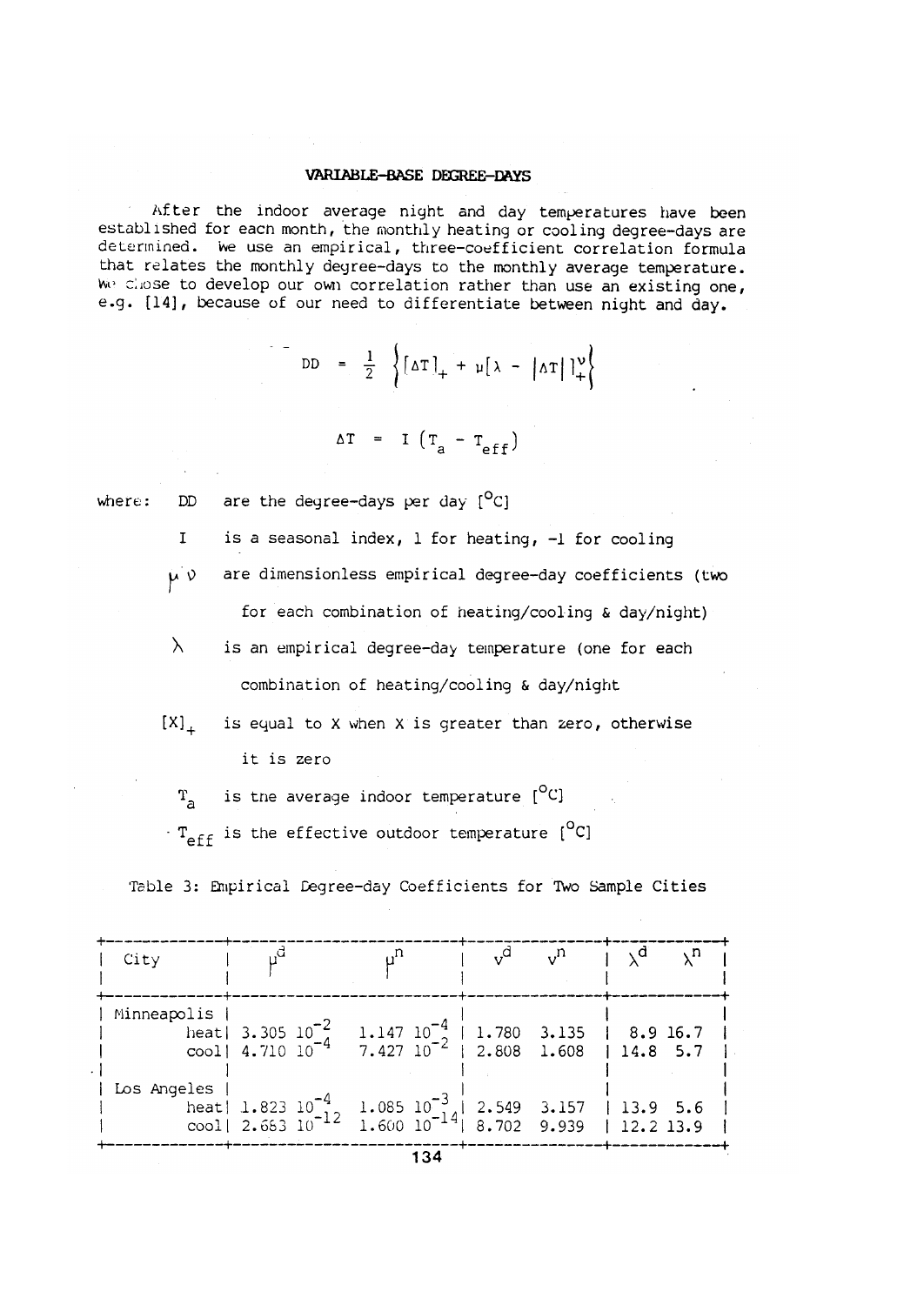If there were no thermostat setback, the heating or cooling load  $L^*$ [Wh/day] would be:

$$
L^* = 24 (K + UA_S + \rho cQ) DD
$$

where:

UA<sub>c</sub> is the building conduction heatloss coefficient [W/°C]  $\mathbf K$ is the building infiltration heatloss coefficient  $[W^O C]$  $\rho cQ$ 

is the UA value of all passive solar components  $[w^O C]$ 

where there is a heating season thermostat setback, the maximum amount of heat H<sub>max</sub> [Wh/day or Wh/night] released or absorbed during a change in thermostat setting is:

$$
Hmax = M \left| T_s^d - T_s^n \right|
$$

M is the thermal mass of the house where:

> $T_S^d$  is the daytime thermostat setting  $[°C]$ is the nighttime thermostat setting [<sup>O</sup>C]  $T_{c}^{n}$

The actual amount of stored heat, [Wh/day or night] released or absorbed is the lesser of  $H_{max}$  and  $L^*$  (evaluated for the period during which the temperature floats):

 $H^*$  = minimum  $[L^*_{float} : H_{max}]$ 

Thus, the actual heating load is calculated as:

$$
L_{\text{float}} = I(L^* - H^*)
$$
  

$$
L_{\text{recharae}} = I(L^* + H^*)
$$

Cooling loads are calculated similarly. However, note that cooling loads are negative numbers.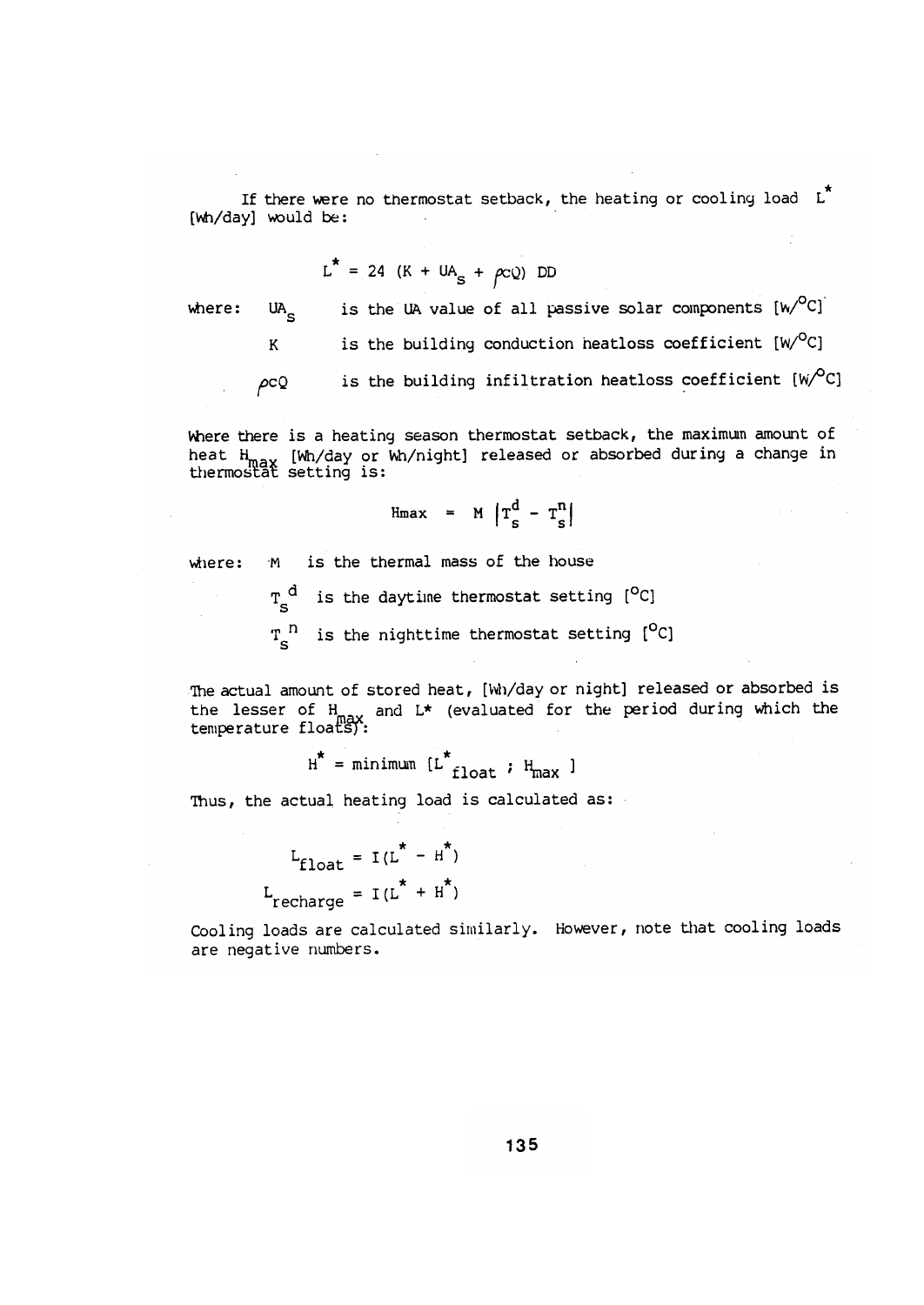# PASSIVE AND ACTIVE SOLAR SYSTEMS

Solar energy systems are incorporated into the calculation by evaluating how much energy they supply to the house, so that the net load supplied by the auxiliary heating equipment can be determined.

### Passive solar systems

The passive solar systems addressed, (restricted here to Trombe walls, water walls, and greenhouses ) are treated using the correlation method developed by Balcomb et al. [10] to which the interested reader should refer. Simple direct gain systems are treated as windows, as described above in the "Radiative Heat Exchanges" section. A quantity called the solar savings fraction SSF, which is the fraction of the load that is supplied by the solar system, is calculated as a function of the solar load ratio and the load collector ratio. The daytime heating load,  $L_{a}$ , that had been calculated for the building is then reduced:

 $L^d$  becomes  $L^d$  ( 1 – SSF )

The nighttime heating load is similarly reduced:

 $L^{n}$  becomes  $L^{n}$  ( 1 – SSF )

### Active Solar Systems

Active solar systems for space and water heating are are treated using the f-chart method from reference [15], to which the interested reader should refer. f is the fraction of monthly space and water heating loads supplied by solar energy. The space and water heating loads are reduced by a factor  $(l-f)$ .

### ENERGY CONSUMPTION

# Heating and Cooling Capacities

These heating and cooling capacities are functions of steady-state efficiency, distribution losses and thermodynamic characteristics of the heating or cooling equipment. The daytime heating capacity is calculated from: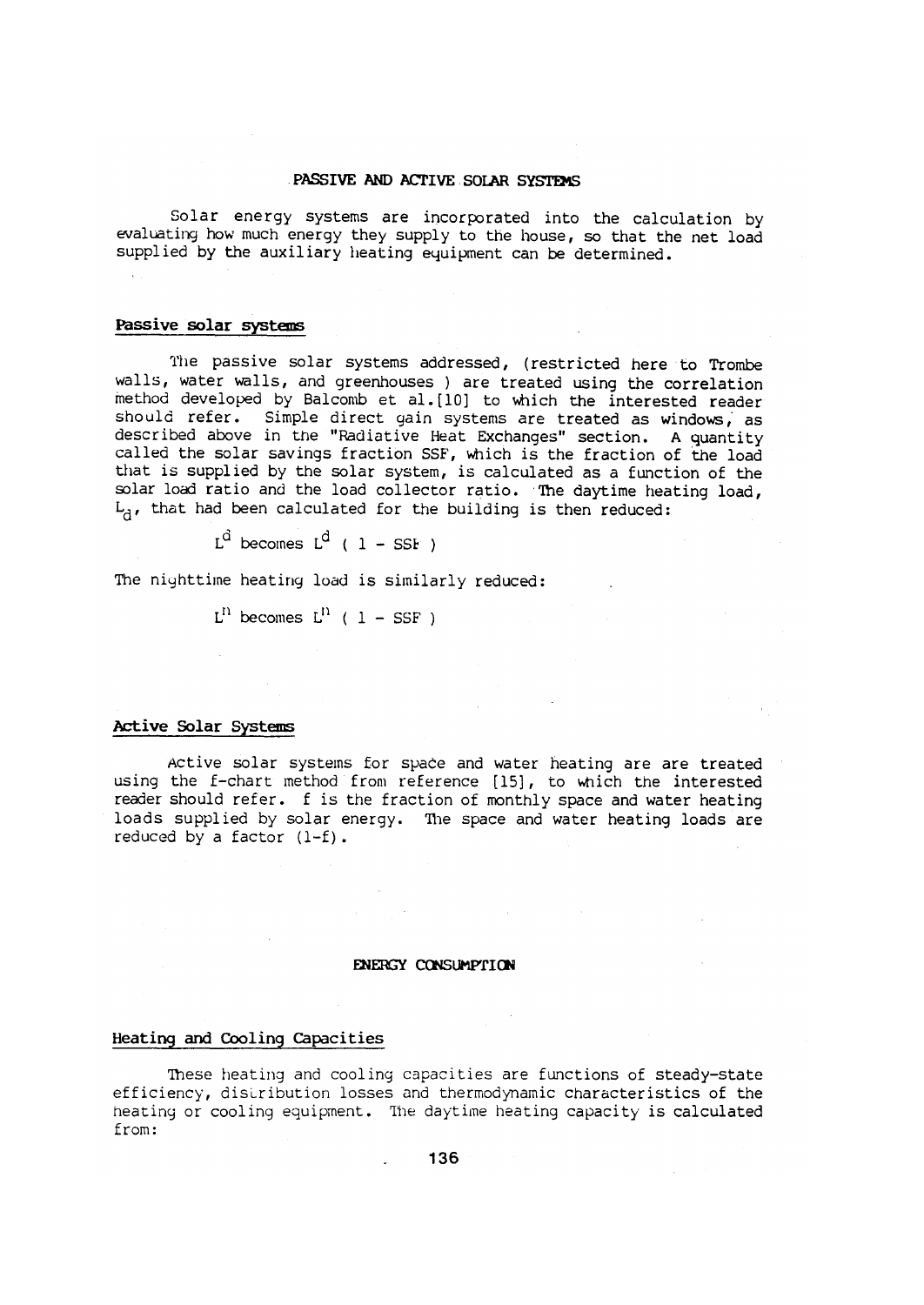$$
H = R_{H} n_{S} (1 - d_{H}) \phi_{1H}
$$

where:

 $H$ is the daytime heating capacity [w]

 $R<sub>u</sub>$  is the heating equipment rated input capacity [W]

is the steady-state equipment efficiency [fraction]

is the overall heat distribution loss from ducts [fraction]  $d_{\mathbf{u}}$ is an empirical function correlating equipment caapacity with indoor-outdoor temperature difference

The same equation is used to calculate nighttime heating capacity. The function  $\phi$ <sub>IH</sub> can be determined from empirical data or from detailed system<br>simulation. For gas and oil burning equipment we use  $\phi$ <sub>IH</sub> = 1.0. For heat<br>pumps, we currently use a correlation developed by James Mass a on data from the National Bureau of Standards [16]. This source is also used for  $\phi_{1C}$ ;  $\phi_{2H}$ ;  $\phi_{2C}$ ;  $\phi_{3H}$ ; and  $\phi_{3C}$  below. The data in [16] are in  $\Gamma$ , which is why these units are used for  $\triangle$  T.

 $\phi_{1\mu}(\Delta T) = \Delta T \{(1.4654 \ 10^{-7} \ \Delta T + 3.5489 \ 10^{-5}) \ \Delta T + 1.10553 \ 10^{-2}\}\Delta T + 0.3867975$ 

 $T_c$  is the thermostat setting [<sup>O</sup>C] where:  $T_{\rm o}$  is the outdoor temperature  $[^{\circ}C]$  $\Delta T$  is 1.8 (T<sub>o</sub> + 21.1 - T<sub>s</sub>) [°F]

The cooling capacity is calculated from:

 $C = -R_C (1 - d_C) \phi_{1C}$ 

where:

C is the daytime cooling capacity [W]  $R_{\cap}$  is the cooling equipment rated output capacity [W] is the overall cooling equipment distribution loss [fraction] is a function describing the dependence of the equipment  $\phi_{1c}$ capacity on outdoor wet-bulb and dry-bulb temperatures

Note that the cooling capacity is a negative number.

#### Part load ratio

The part load ratio is important to determine the part load efficiency of the heating or cooling equipment. In our algorithm the part load ratio is defined simply as: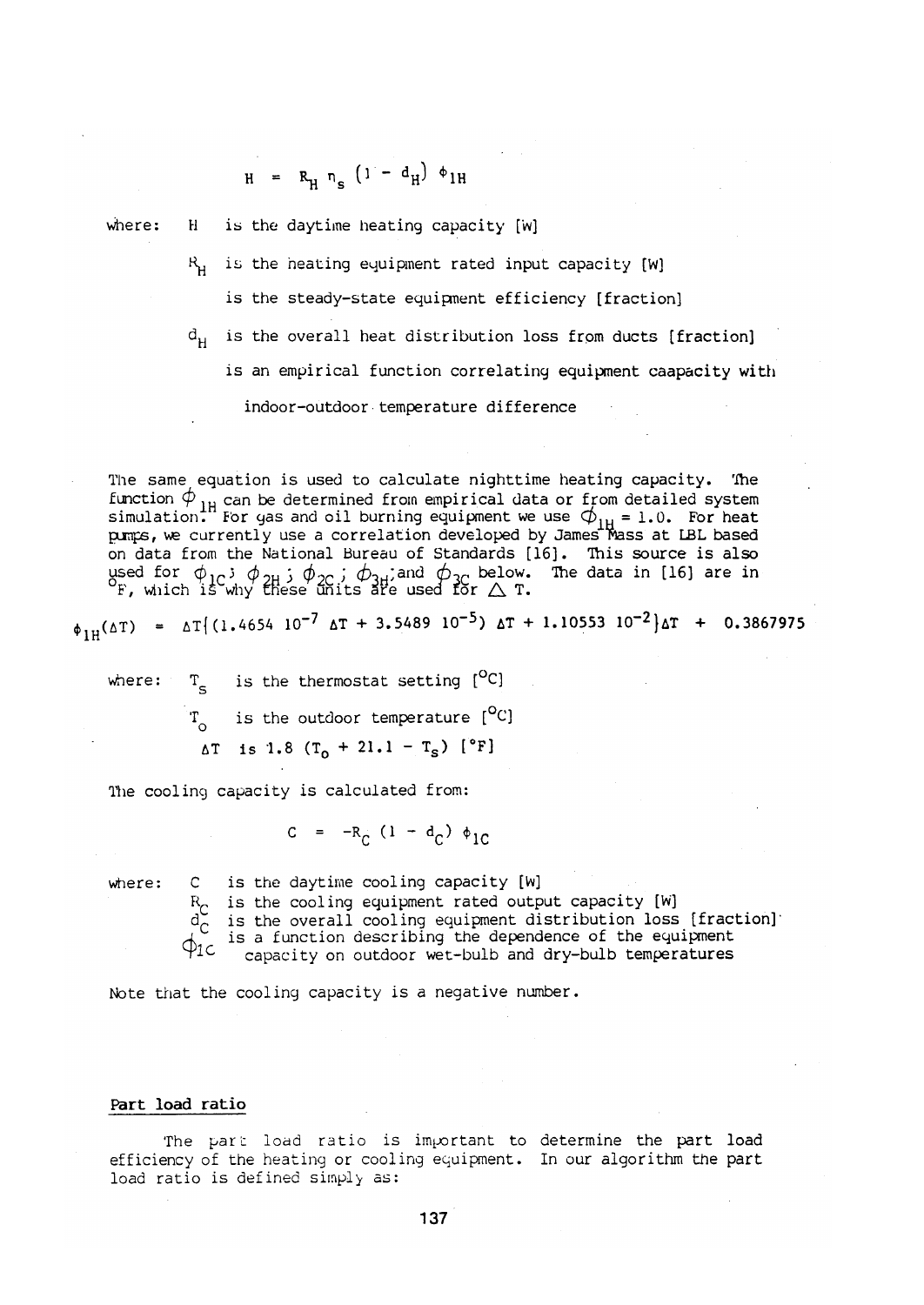$X$  is the part-load ratio<br>L is the heating or cooling load [W] where: C is the heating or cooling capacity [W]

 $x = \frac{L}{C}$ 

# Heating and Cooling efficiency

Heating and cooling efficiencies are evaluated on the basis of rated, or steady-state efficiencies, operating conditions (temperatures and part loads) and distribution losses. Thus, our definition of efficiency is for the whole system, from fuel to heat delivered to or removed from indoors. For heating systems, the daytime efficiency is described by:

$$
n_{\rm H} = n_{\rm s} (1-d_{\rm H}) \frac{\chi}{\phi_{2\rm H} \phi_{3\rm H}}
$$

 $\phi_{2H}$  is an equipment-specific function describing the efficiency where: dependence on indoor-outdoor temperature difference is a similar function describing the dependence on partload ratio is the part-load ratio

For all heating equipment except heat pumps we use  $\phi_{2H} = 1$ . For heat pumps we use a correlation derived from data in [16]. The all heating equipment except heat pumps we use  $\phi_{3H}$  equal to the part load ratio,  $\times$ .<br>For heat pumps we use a correlation derived from data in [16].

For cooling systems the efficiency is given by:

$$
n_C
$$
 = COP (1 - d)  $\frac{X}{\phi_{2C} \phi_{3C}}$ 

# Heating and Cooling Energy Consumption

 $\mathcal{L}^{\mathcal{L}}$  .

We are now ready to compute the monthly energy consumption for day and night, heating and cooling [Wh/month]. The four equations are:

$$
E_h^d = N L_h^d / n_h^d
$$
  
\n
$$
E_c^n = N L_h^n / n_h^n
$$
  
\n
$$
E_c^n = N L_c^d / n_c^d
$$
  
\n
$$
E_c^n = N L_c^n / n_c^n
$$

138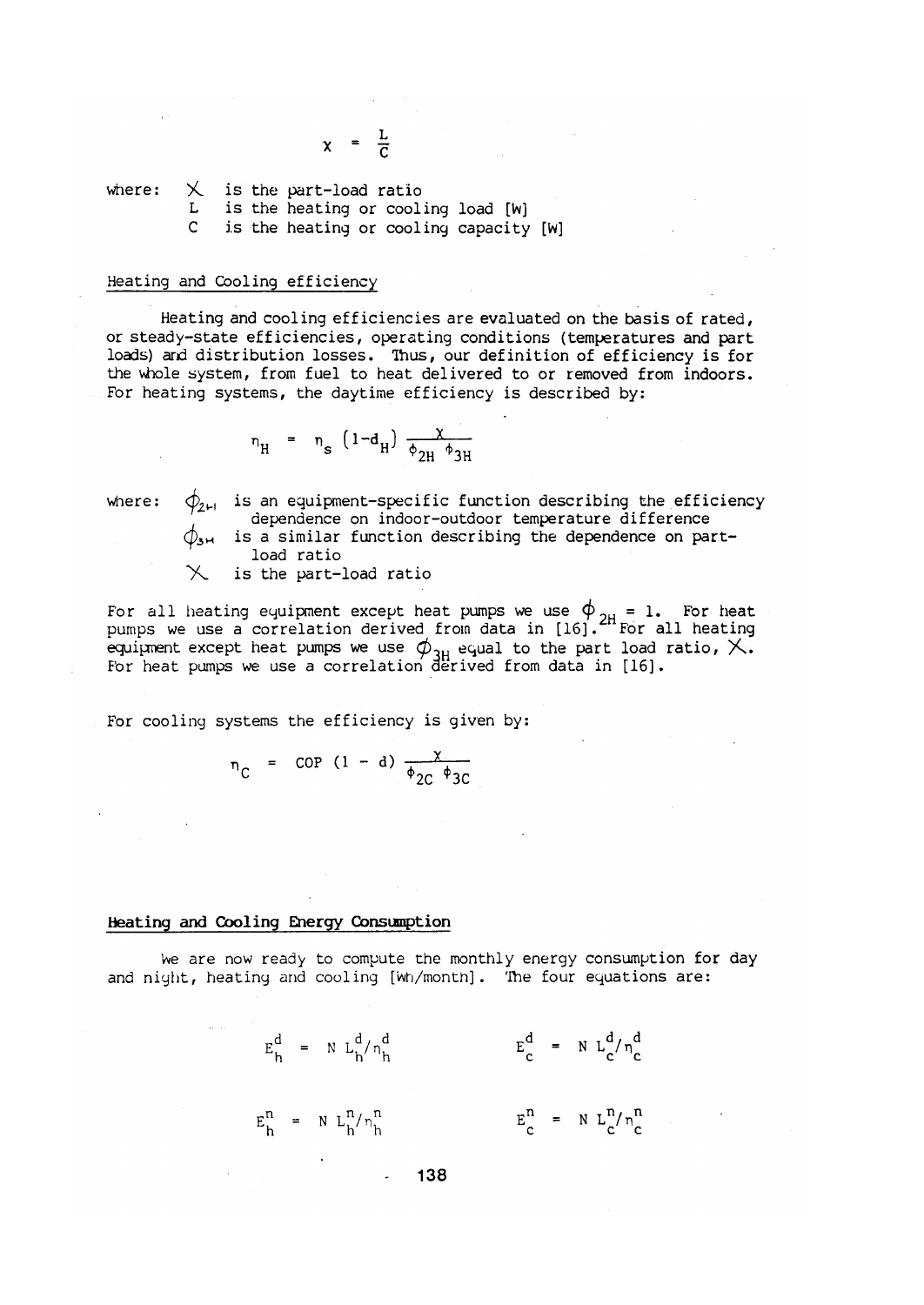where: is the monthly heating and cooling energy use [Wh]  $E$ is the number of days in the month N. L

is the daytime or nighttime load [Wh]

is the efficiency

### Other Energy Consumption

i) The energy used for water heating is calculated as:

 $E = S + \{0.04844 \times U \times (T - 12.8) \times 1/n\}$ 

where: S is the standby losses [W]

U is the daily hot water use [liters]

T is the water thermostat setting [<sup>O</sup>C]

is the water heater efficiency [fraction]

The free heat contributed by the water heater is the energy use times a location effect, L, where L is 1.0 for the living space, 0.6 for the basement, 0.3 for the crawl space and 0.5 for the garage.

ii) The energy used by the range and clothes dryer [W] and their free heat contribution [W] are given in the table below:

|                | Free Heat [W] | Energy Use [W] |
|----------------|---------------|----------------|
| Electric range | 70            | 86             |
| Gas Range      | 123           | 171            |
| Electric dryer | 35            | 117            |
| Gas dryer      | 32            | '61            |

iii) The electricity used by the refrigerator [kWh/month] is an input. 90% of the energy is assumed to remain in the nouse as free heat.

iv) Each daytime occupant is assumed to contribute 117 W to the free heat; each nighttime occupant adds 88 W.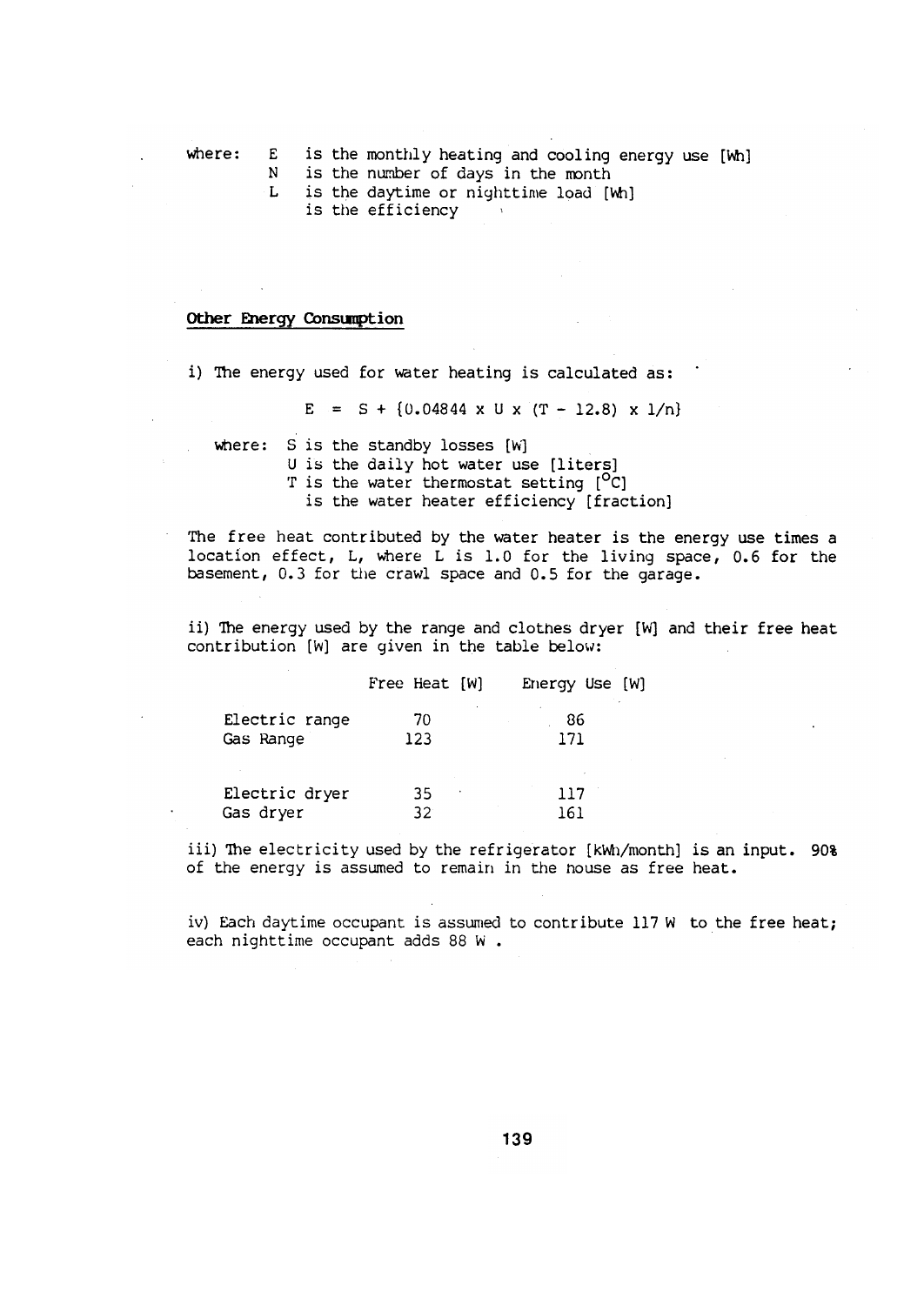#### **DISCUSSION**

This methodology has been applied to the Hastings Ranch house [17] and compared to the predictions obtained with DOE-2.1 for seven U.S. cities representing a wide variety of climatic conditions: Washington (D.C.), Albuquerque (N.M.), Minneapolis, San Francisco, Boise (Idaho), Seattle, and Portland (Oregon). The results of the comparison are shown in Figures 3 through 6 with monthly heating and cooling loads predicted by CIRA plotted on the ordinate, those predicted by DOE-2.1 plotted on the abscissa. Figs. 3&4 are for a constant indoor temperature, Figs. 5&6 for a 2.8 <sup>o</sup>C (5 <sup>o</sup>F) thermostat setback. The scales for both y- and x-axes are logarithmic, due to the large range of loads computed for the different cities, over ten-toone for cooling, and 20-to-one for heating. The solid line indicates the locus of perfect correspondence, the dashed lines indicate + 20% discrepancy.

The outliers at the low end of the scale are caused by a particularity of CIRA: while DOE-2.1 calculates both heating and cooling loads for every month, CIRA calculates only that load that it estimates is likely to be higher. In a few cases this criterion of advance choice fails. Of course, CIRA could calculate both heating and cooling loads for each month and then, having compared the two, use the one that is higher; however, this would entail an additional approximately six seconds calculation time.

Based on the data in the top figures, the difference between CIRA and DOE-2.1 predictions is  $0.98 + 7.38$  for heating and  $3.58 + 10.58$  for cooling. For the data in the bottom figures, the differences are 6.5% + 8.5% and 13.7%  $\pm$  10.5%, for heating and cooling, respectively. All percentages are based on the average DOE2.1 predictions. The systematic discrepancies that seem to correlate with the cooling season and thermostat setbacks could be traced to a variety of causes, such as the treatment of thermal mass or solar gains, to name a few. However, rather than refining the model much further using DOE-2.1 as a reference, future research will concentrate on the comparison of CIRA with actual data.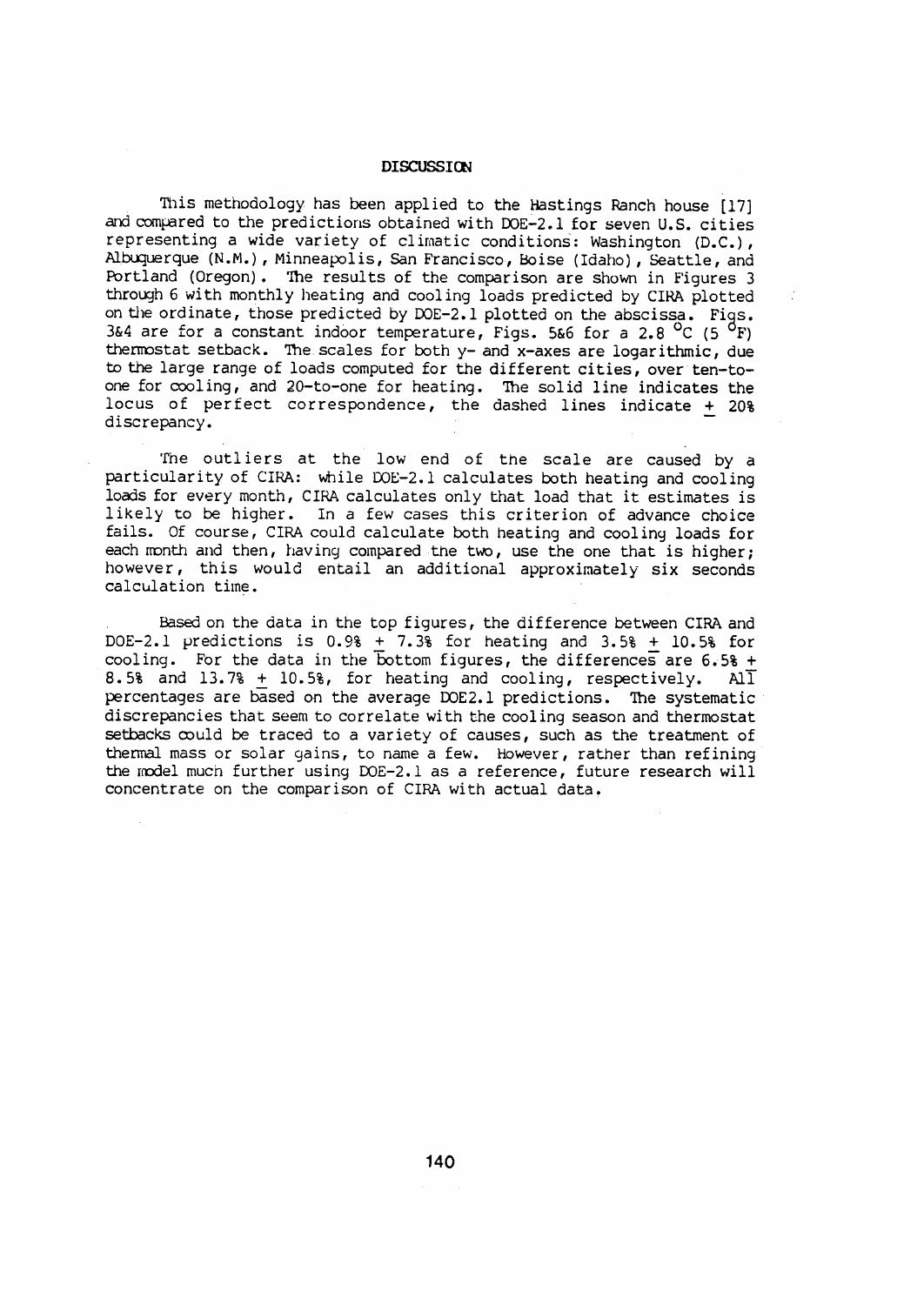



Fig. 5: Comparison CIRA / DOE-2.1 Reating Loads, Hastings<br>Ranch House, 7 Cities,<br>2.8 °C Night Thermostat Setback.



Fig. 6: Comparison CIRA / DOE-2.1 Cooling Loads, Hastings<br>Ranch House, 7 Cities,<br>2.8 °C Night Thermostat Setback.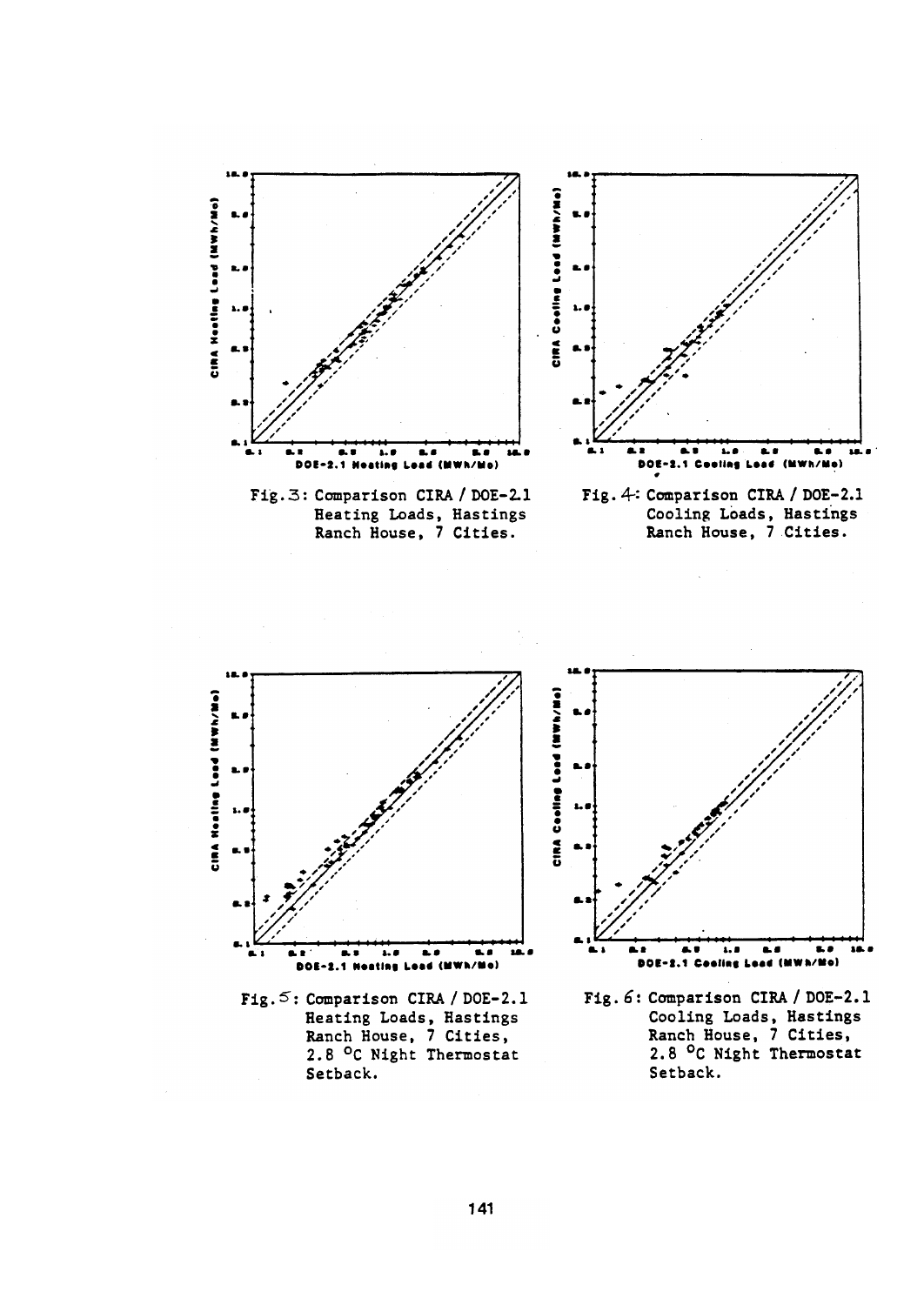### **REFERENCES**

- 1. R.C. Sonderegger, D.T. Grimsrud, and D.L. Krinkel, "An Instrumented, Microprocessor-Assisted Residential Energy Audit," Proc. Intl. Colloquium on Comparative Experimentation of Low-Energy Houses, Univ. of Liege, Liege, Belgium 6-8 May 1981.
- 2. R.C. Sonderegger and J.Y. Garnier, "A Simplified Method for Calculating Heating and Cooling Energy in Residential Buildings," presented at the Third International Symposium on Energy Conservation in the Built Environment, Dublin, Ireland, March 30-April 1, 1982; also Lawrence Berkeley Laboratory report LBL-13508.
- 3. F.S. Wang, Mathematical Modeling and Computer Simulation of Insulation Systems in Below Grade Applications, ASHRAE/DOE Conference on Thermal Performance of the Exterior Envelopes of Buildings, Orlando, FL. 1979.
- 4. P.H Shipp and T.B. Broderick, Comparison of Annual Heating Loads for Various Basement Wall Insulation Stategies using Transient and Steady State Models, presented at the DOE-ORNL/AS1M Conference on Thermal Insulation, Material, and Systems for Energy Conservation in the '80s, Clearwater, Florida, Dec 8-11, 1981.
- 5. ASHRAE Handbook of Fundamentals 1981, Table 2 page 25.5.
- 6. ASHRAE Handbook of Fundamentals 1981, Table 4 page 25.7.
- 7. R.W.R. Muncey, and J.W. Spencer, "Heat Flow into the Ground Under a House," CSIRO Div. of Building Research, Melbourne, Australia.
- T. Kusuda, "A Variable-Base Degree-Day Method for Simplified Resid-8. ential Energy Analysis," NBS, Feb. 1981.
- 9. M.H. Sherman, and D.T. Grimsrud, "Measurement of Infiltration Using Fan Pressurization and Weather Data," pres. at the 1st Symp. of the Air Infiltration Centre on Instrumentation and Measurement Techniques, Windsor, U.K., Oct. 6-8, 1980, and Lawrence Berkeley Laboratory Report No. LBL-10852.
- 10. J.D. Balcomb, D. Barley, R.D. McFarland, J. Perry, W.O. Wray, S. Noll, Passive Solar Design Handbook, Volume 1wo, January 1980, US Department<br>of Energy. Updates to appear in Volume 1hree have been published as New Solar Load Ratio and Solar Radiation Correlations, Los Alamos Scientific Laboratory, Los Alamos, New Mexico 87545, LA-UR-81-3114, October 1981.  $142$